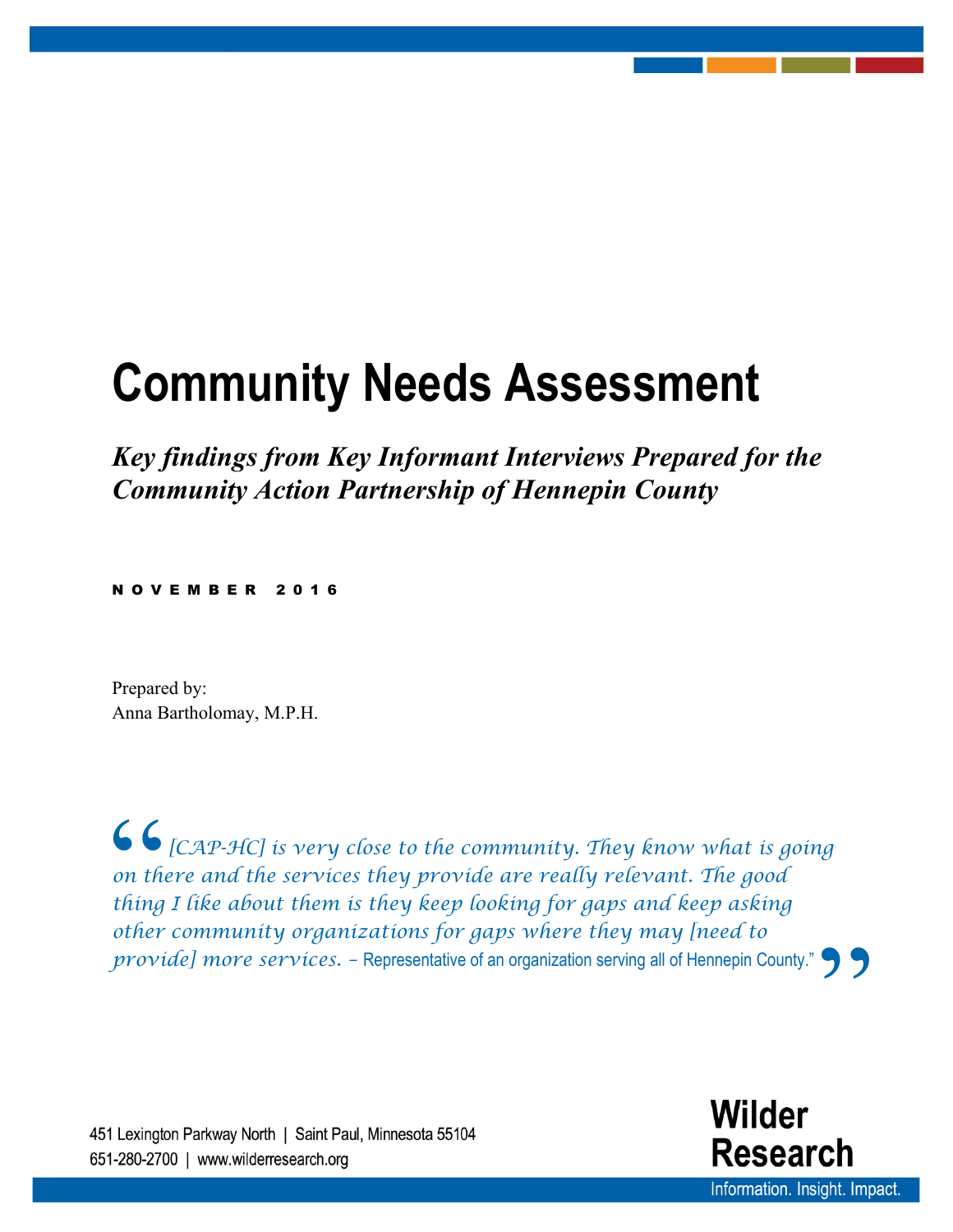# **Contents**

| What organizations and agencies are doing well to serve the low-income population |  |
|-----------------------------------------------------------------------------------|--|
|                                                                                   |  |
|                                                                                   |  |
|                                                                                   |  |
|                                                                                   |  |
|                                                                                   |  |
|                                                                                   |  |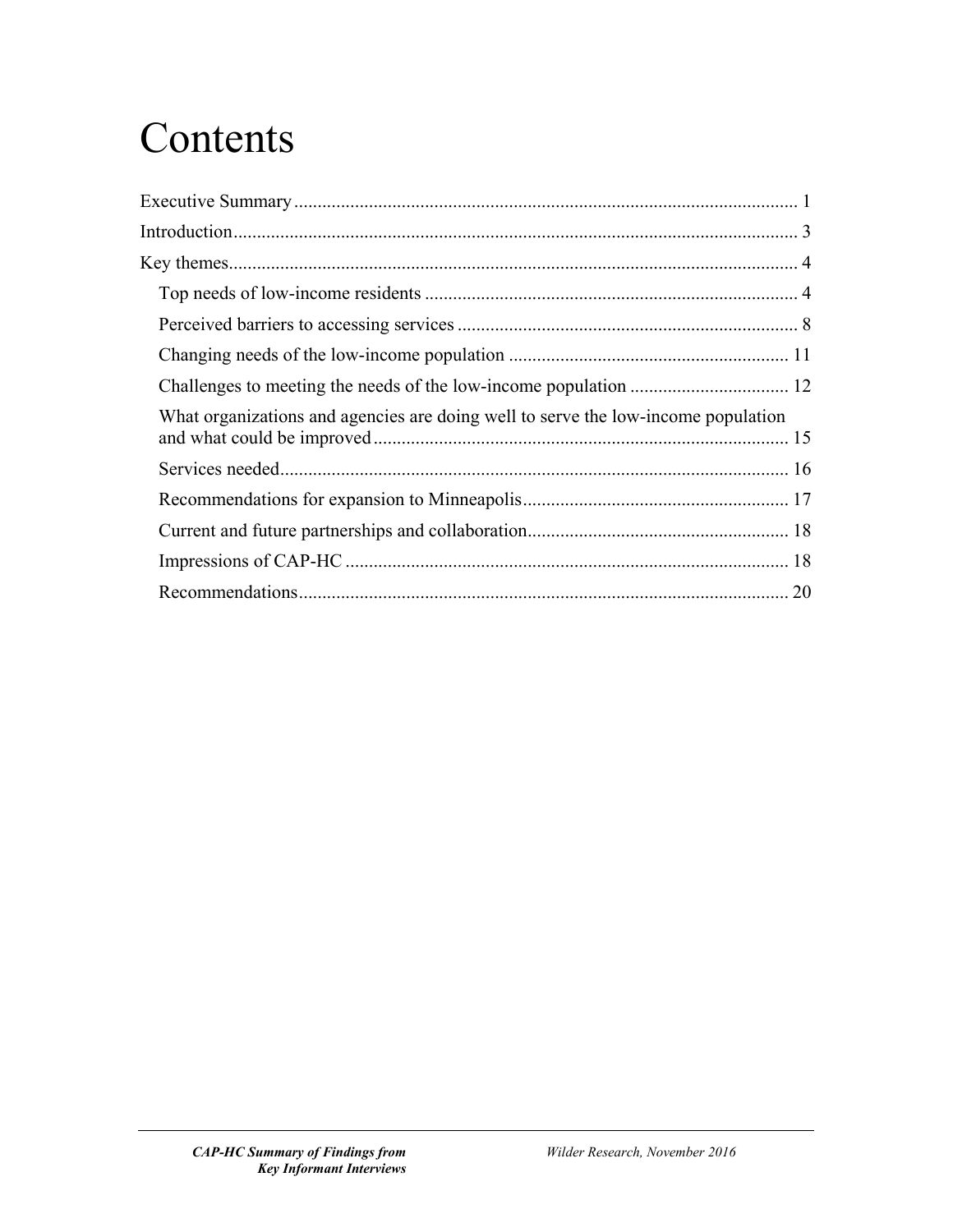# <span id="page-2-0"></span>Executive summary

In 2016, Community Action Partnership of Hennepin County (CAP-HC) contracted Wilder Research to conduct interviews with representatives from organizations serving lowincome people in Minneapolis, suburban Hennepin County, or Hennepin County overall to inform a community needs assessment. Key themes are summarized below.

The greatest needs of the low-income population in Hennepin County, as identified by the interview respondents, include needs related to housing, specifically affordable and quality housing, employment, transportation, financial stability, and nutritious food. Identified barriers to accessing services include limited transportation and difficulty navigating a complex and segmented social service system that lacks coordination. Challenges navigating the social service system are greater for immigrants and refugees who are new to the country and fear deportation, as well as for people suffering from mental illness or trauma. For these reasons, as well as language and literacy challenges, immigrants and refugees are a subgroup underserved by existing programs and services. In addition to significant barriers and challenges subgroups like immigrant and refugee communities face in accessing services, many lack information about what services are available to them and are not aware of services they may be eligible to receive.

Organizations will be challenged to address the needs of a changing population. The lowincome population and the overall population are experiencing demographic shifts that are increasing racial, ethnic, and cultural diversity in communities. Respondents also noted the needs of the growing aging population as Baby Boomers move into retirement age. While some respondents noted important demographic changes, other respondents feel that the needs of the low-income population have remained consistent and will stay the same, despite demographic shifts.

The main challenges faced by social service organizations to meet the needs of the lowincome population are; 1) limited funding and resources, 2) difficulty collaborating across organizations, 3) improving and developing cultural competence, 4) addressing language needs and literacy, and 5) achieving authentic community engagement. In addition to being noted as a challenge, collaboration across organizations was identified as something that social service organizations are doing well to meet the needs of the low-income population. Organizations are increasingly working together to more effectively meet the needs of the people they serve. Organizations, like CAP-HC, could improve their effectiveness by moving towards programming and services that address the root causes of poverty in addition to the services they provide that address the immediate needs of people in crisis situations.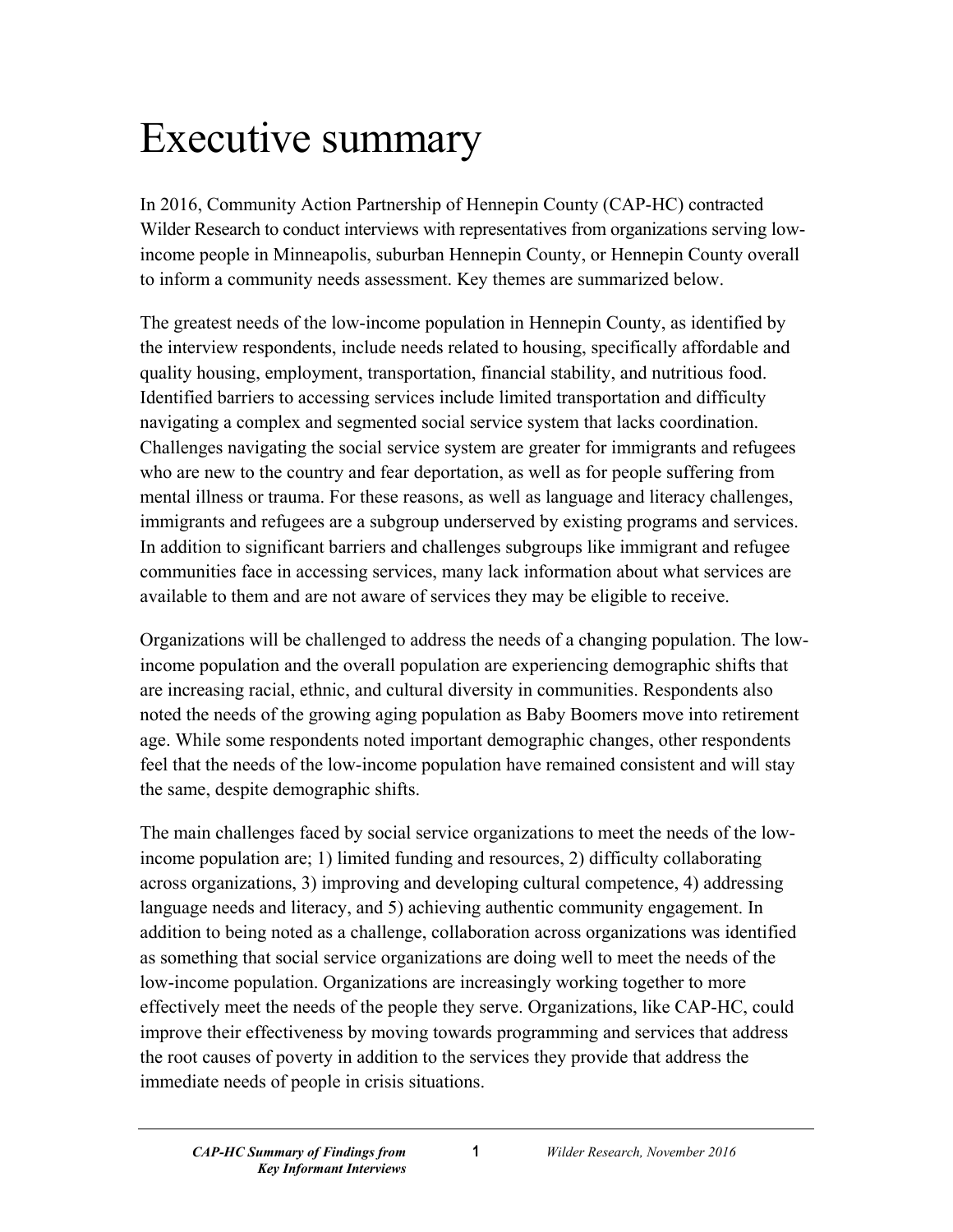The services that are most needed are those that address the top needs previously identified, i.e., housing, employment and transportation, financial stability, and nutritious food.

Key informants offered the following recommendations for CAP-HC's expansion into Minneapolis: 1) learning about what organizations are already doing in Minneapolis to serve the low-income population; 2) sharing information about programs and services CAP-HC offers; and 3) building mutually beneficial partnerships with other organizations serving Minneapolis. Additionally, respondents recommended that CAP-HC engage in authentic community engagement to build relationships with community members, and to learn about their needs as well as assets.

The majority of comments about CAP-HC were complimentary. Respondents said that CAP-HC knows how to work closely with the community, is flexible with their services depending on needs, and uses their resources wisely. Although some respondents expressed minor frustrations with CAP-HC regarding the organization's "bureaucratic feel" and lack of consistent communication or information sharing about the services CAP-HC offers, overall respondents felt that partnering with CAP-HC had benefitted their organization and clients.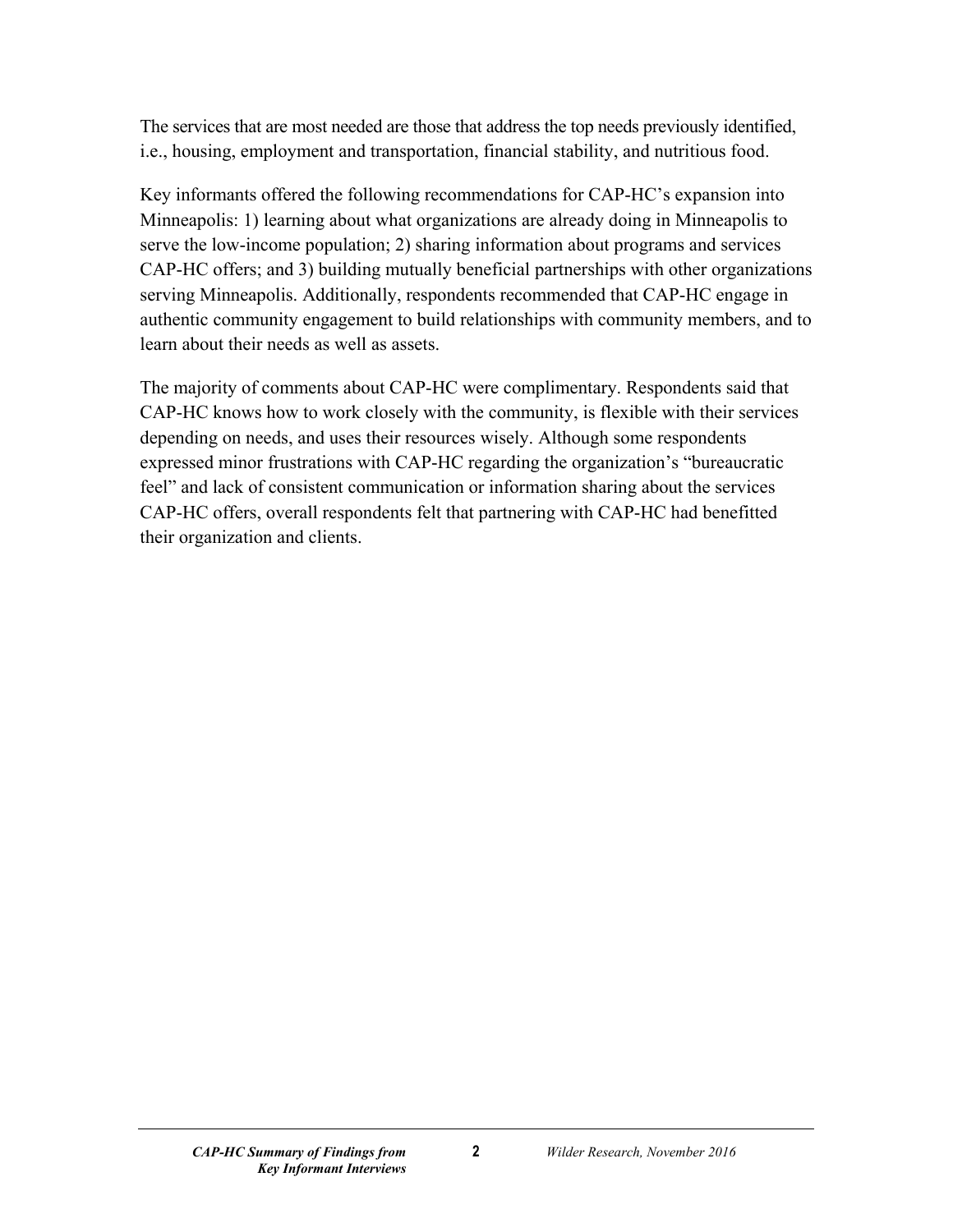# <span id="page-4-0"></span>Introduction

As part of the community needs assessment for the Community Action Partnership of Hennepin County (CAP-HC), Wilder Research conducted key informant interviews with representatives from 30 organizations serving low-income people in Minneapolis, suburban Hennepin County, or Hennepin County overall. The sample of organizations was chosen by CAP-HC from a comprehensive field scan Wilder Research conducted to identify community organizations throughout Hennepin County who are serving the low-income population. CAP-HC chose to interview organizations that they currently have partnerships with and organizations they are interested in collaborating with in the future. These interviews reveal the perceived top needs of people who are low-income, barriers to accessing services, how services might be changed to better serve the low-income population, and opportunities for potential partnerships.

Interview participants were invited for an interview via email. Out of 49 organizations and agencies invited for an interview, 30 participated. All interviews were conducted over the phone by Wilder Research staff, and took approximately 30-40 minutes to complete. Interviews were conducted with representatives of organizations that serve Hennepin County (18 interviews), specifically suburban Hennepin County (9 interviews), and the city of Minneapolis (3 interviews). These findings are meant to complement the information provided by the other components of the community needs assessment which is being conducted by Wilder Research for CAP-HC, which include a demographic overview of Hennepin County, a summary of relevant studies, and a survey of CAP-HC clients. Key themes from these interviews are described below.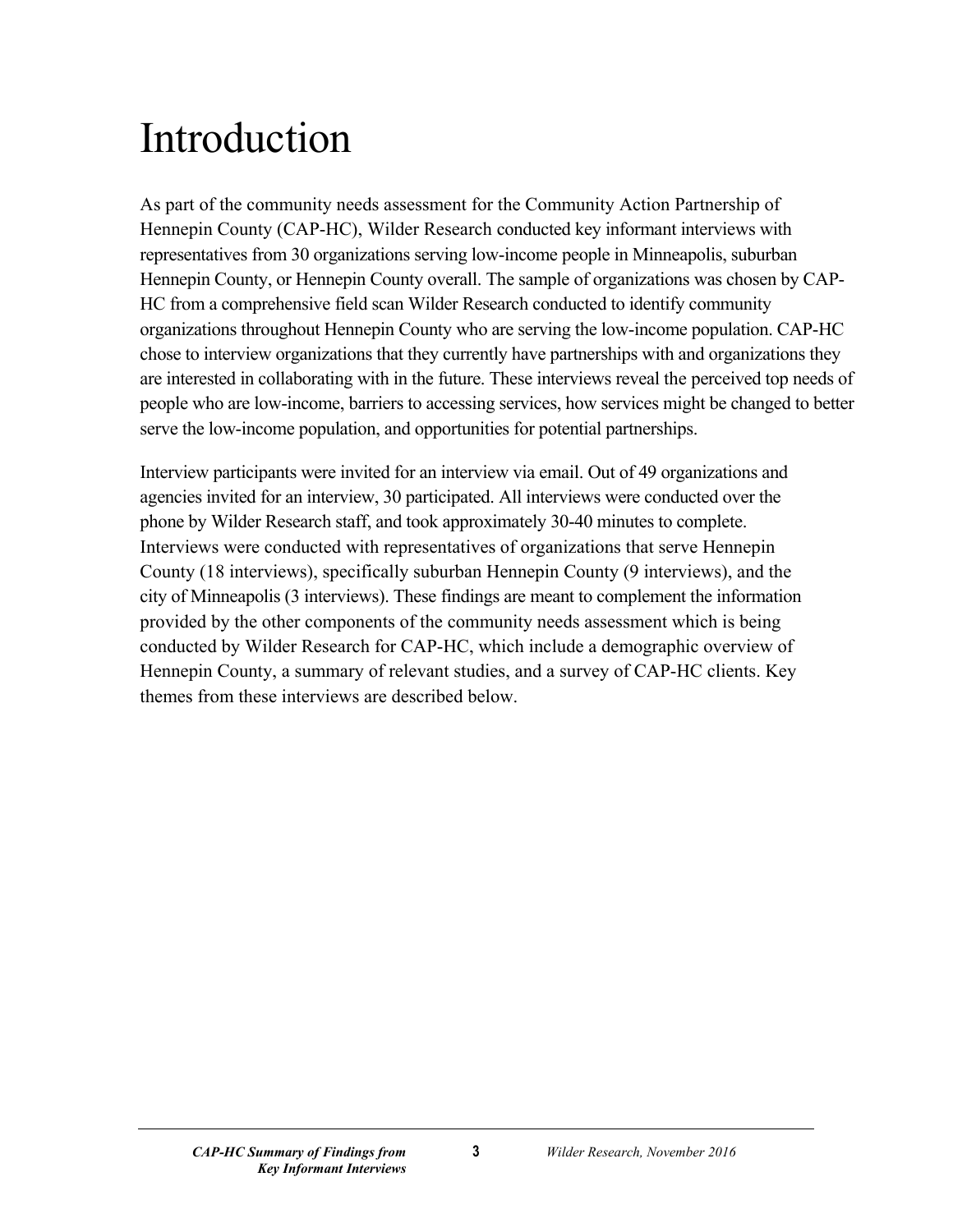# <span id="page-5-0"></span>Key themes

# <span id="page-5-1"></span>**Top needs of low-income residents**

Respondents were asked what they see as the top three needs of the low-income population in Hennepin County. Needs related to housing, employment, transportation, finances, and food were mentioned by the greatest proportion of respondents. Details related to each need are described below.

#### *Housing-related needs*

Housing was the most common need identified by key respondents, who identified several primary issues related to housing including affordability, availability, and quality of housing stock. According to respondents, the lack of affordable and quality housing is a significant struggle for the low-income population in Hennepin County and is one of the main contributors to keeping people in a cycle of poverty. Even people with Section 8 housing vouchers are unable to get the housing they need. Two respondents discussed the lack of adequate housing for seniors in particular. Several respondents said that although there may be more housing available in the suburbs, lack of transportation is a barrier to accessing it. In addition to transportation limitations, having a criminal record is a significant impediment to obtaining housing. Many landlords and employers are reluctant to rent to people with any kind of criminal background.

*Affordable housing is just such a significant issue for the families that we serve. They are really having a difficult time when 40-60% of their income goes to housing. – Representative of an organization serving suburban Hennepin County*

*For those 48 units of affordable housing we had 1,000 bona fide applications. Gives you an example of how housing is just out of control... In Hennepin County there are different public housing authorities who have waiting lists. Those waiting lists, while they crack open occasionally, they're often a 3-5 year waiting list. It's just ridiculous. – Representative of an organization serving all of Hennepin County*

*Because there is not enough affordable housing it really allows unscrupulous landlords. Not all landlords are unscrupulous. I don't mean to be painting such a broad stroke, but many are. They charge clients fairly high rent for substandard housing. They don't make the needed repairs and take advantage of this population. Number one, lack of affordable housing to start with. Then they're forced to have their families live in really problematic housing with lack of heat, and cockroaches, and rat infested. That type of thing. – Representative of an organization serving all of Hennepin County*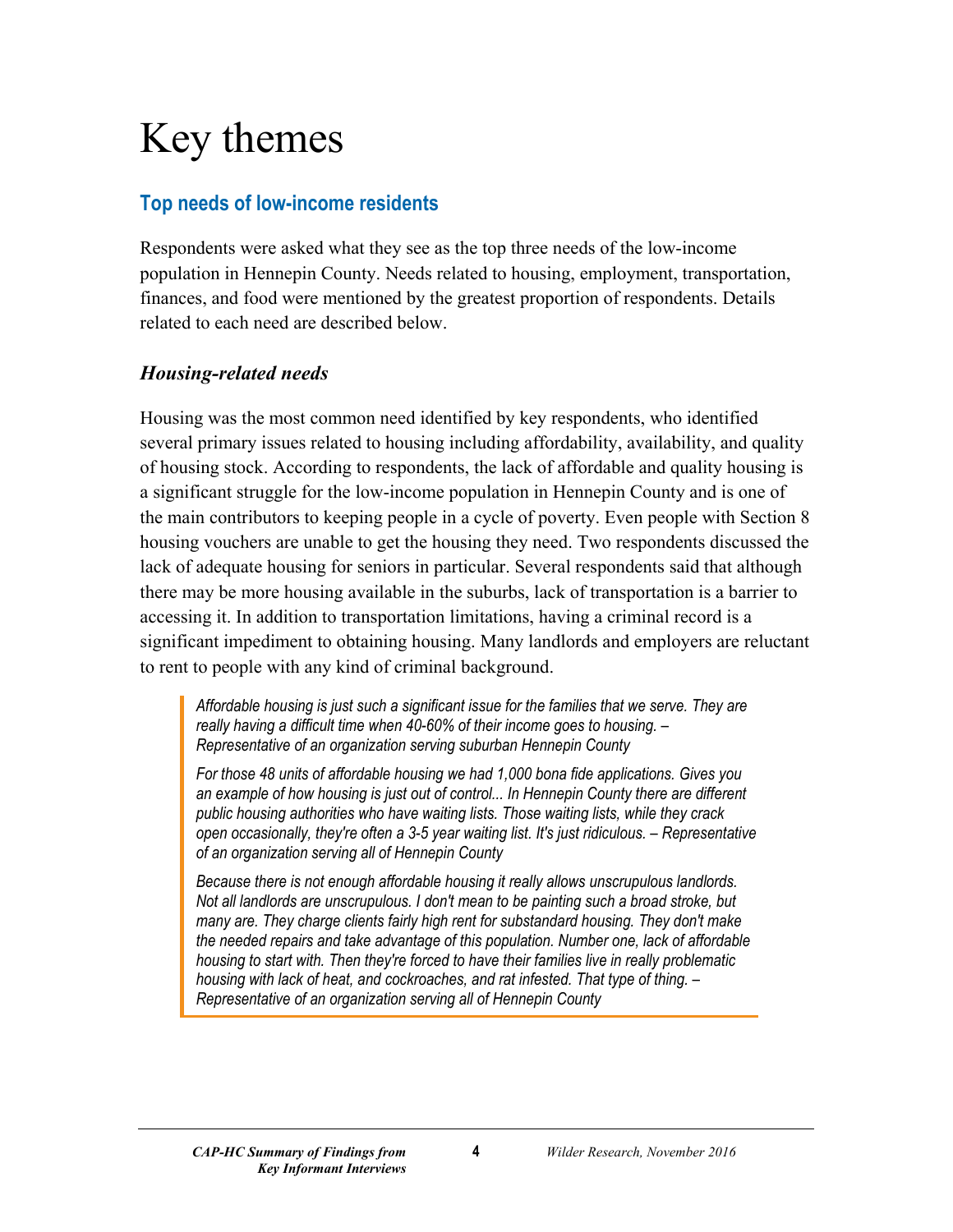*For most of our parents or families who are looking for housing who are low-income, they don't have Section 8 certificates and cannot find affordable low-income housing. Availability is one issue and affordability is another. Another thing we are seeing particularly with some of the immigrant families that we are working with who have more than four children is they are not finding 3 and 4-bedroom rental availability in the community. Housing is huge [a huge need in the community] and it's complex. – Representative of an organization serving suburban Hennepin County*

#### *Employment-related needs*

Respondents frequently talked about the challenges clients face in finding employment, particularly employment that is full-time, includes benefits, and pays a livable wage. There are significant racial disparities in terms of livable wages across the Twin Cities metro, as noted by a representative from an organization that serves residents in suburban Hennepin County. One respondent commented that "we have an unprecedented opportunity" to help low-income individuals get decent jobs with the shift in Baby Boomers exiting the workforce. As with housing, having a criminal background is a significant barrier for many people who need employment. In some cases there may also be gaps between the training and skills of members of the low-income workforce and the skills needed by employers.

*Jobs - it's been great seeing more and more people this year starting to really find jobs. They're still not quite good enough paying jobs, but we have been happy to see more people finding jobs that have been unemployed for a while. But increasing the minimum wage and finding better jobs is really going to be important. – Representative of an organization serving all of Hennepin County*

*Underemployment. What we've seen a lot of is people falling behind in a changing job market. People who just don't have the job skills competitive for living wages. A lot of what our employment services folks are doing is working on helping families who are working, but working at jobs that are not paying the living wage, look at how they can become more competitive and upgrade their skills. – Representative of an organization serving suburban Hennepin County*

*The income is unstable and inadequate for meeting basic needs. It does not include benefits and things that add costs to their lives. They don't get sick pay so they lose hours if they have to stay home for sick child or if their hours get cut and they are short income that they desperately needed. All of that instability and inadequacy of income for working poor is a problem. – Representative of an organization serving suburban Hennepin County*

*There is a large population that doesn't have access to a vehicle. They rely on public transportation, often traveling an hour or more to get to and from jobs. They are lowpaying jobs, low skill, low-paid. Some people are working more than one job to be able to pay their bills. – Representative of an organization serving all of Hennepin County*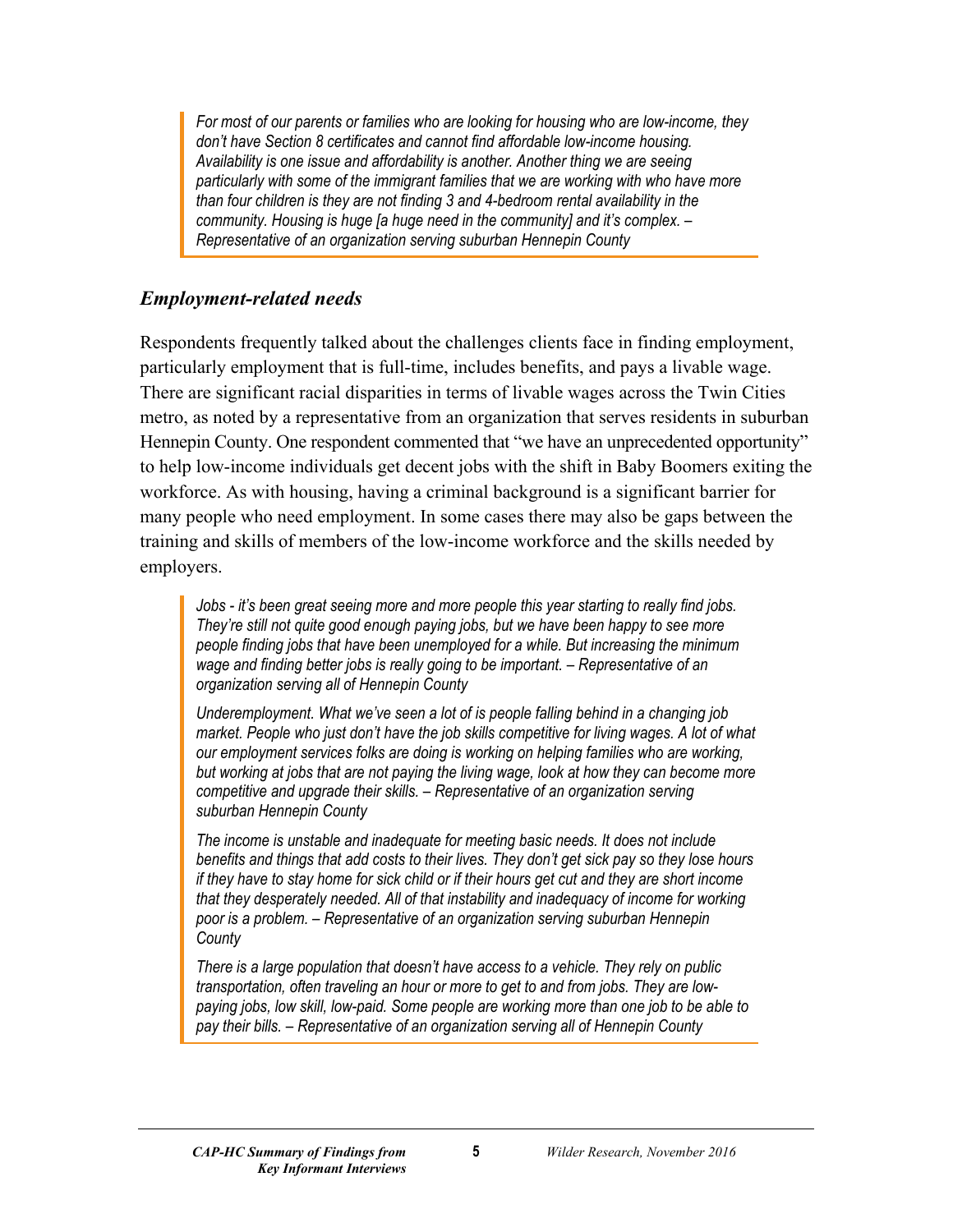#### *Transportation-related needs*

Transportation was identified as the third greatest need among the low-income population in Hennepin County by the key informants who participated in this study. Some respondents said that this issue is particularly challenging for residents in the suburban areas of Hennepin County due to limited access to public transportation. A respondent who works with older adults said that existing services are having trouble keeping up with demand and that there is limited availability and flexibility of services. Respondents also mentioned liability and insurance cost as a deterrent to organizations to provide transportation services, even if they have access to vehicles.

*Transportation [is a need for the low-income population]. Reliable and affordable transportation. It's expensive. Hennepin County is not walkable or bikeable. The people we serve have limited physical abilities. Access to a bus route is sometimes challenging just based on the frequency of the bus routes. It's really hard for folks to get around, especially in the colder months of the year. Not everybody can access the ancillary services like Metro Mobility. Qualifications in order to access it are prohibitive for some folks based on doctor's notes or on what is required to qualify. – Representative of an organization serving all of Hennepin County*

*I've always considered the Metro region as resource rich, but I think we're poor in terms of coordinating transportation. – Representative of an organization serving all of Hennepin County*

*Transportation is huge. We have a significant number of staff whose job it is to transport the women to and from the multiple appointments they need in order to comply with the multiple systems within the county that they need in order to receive benefits and support for their family. – Representative of an organization serving all of Hennepin County*

# *Financial needs*

Several respondents discussed needs among the low-income population related to financial stability. They identified the need for asset building services, financial literacy training, and described a lack of investment in communities of color as a central reason for why certain communities experience more poverty than others. Some respondents talked about the challenges families face in being able to afford basic, everyday needs. Another respondent discussed the burden of debt that many people who are low-income face and their concurrent inability to build credit. Others talked about lack of access to financial systems and fair banking and credit building programs.

*Quote from an organization that primarily serves Latino residents: I would say education and one-on-one financial coaching [are the biggest needs of the low-income population]…A lot of people have questions about building assets here. I see this broader, not only in Latinos, but also in other low-income families… When they're getting paid every two weeks, how to manage their money and organizing their finances to make ends meet. – Representative of an organization serving all of Hennepin County*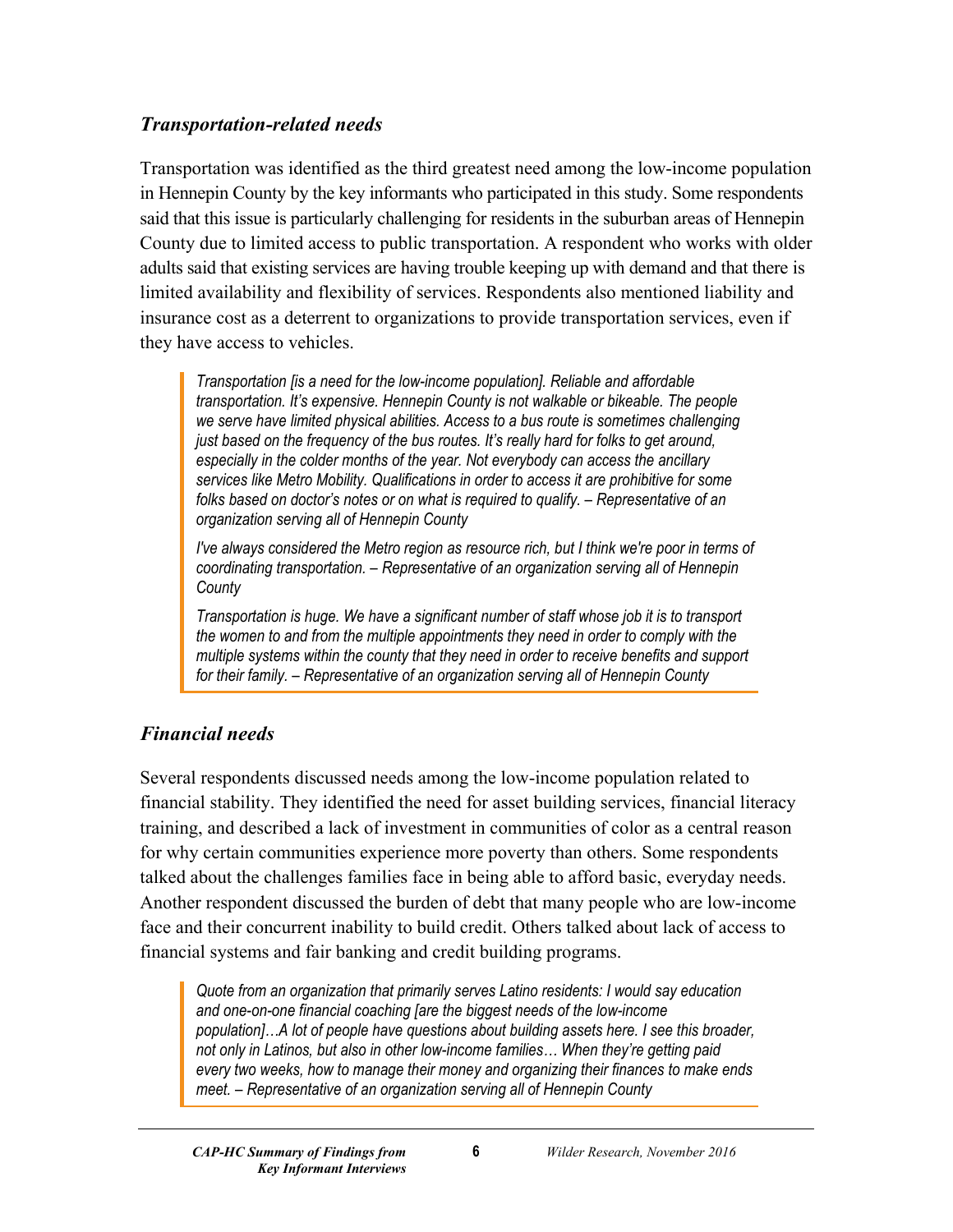*I'm actually of two minds on this because I think on the one hand people with really limited means know what's in their bank account and in their pockets better than many of the rest of us. Their lives literally depend on it. They don't necessarily need more literacy on finances, they just need more money. On the other hand at [our organization] we do have a partnership with [name of nonprofit organization] and we connect our participants with them to get some financial literacy and counseling if that's something that they desire. – Representative of an organization serving all of Hennepin County*

*There is a really strong need for financial literacy and access to financial products that are*  in a fair market place. Right now the poor pay more and so they go unbanked and can't *save because of the fees that are harvested from them by check cashing stores, and having to get money orders, and never have savings but putting things on debt, and high interest on credit cards or even pay day lending. I guess the second whole area is around personal finance – not only education and information but also access. – Representative of an organization serving all of Hennepin County*

#### *Food-related needs*

Respondents talked about the challenges low-income families face in accessing food that is both healthy and affordable. Families may not live near a grocery store that has nutritious and affordable food, and high demand at food shelves means that sometimes people can only get food they need once a month. One respondent shared that in the Native American community, grandparents are often given the responsibility of caring for their grandchildren, and the money they receive in benefits from SNAP and EBT is often not sufficient for them to pay for food to feed their grandchildren.

*Access to quality and nutritious food [is a big need in the low-income population]. It can be a fairly large portion of an individual's budget. Especially in the urban core, it's harder to get to the more affordable food outlets like Rainbows or Cubs or whatever. It goes back to transportation. One of the bigger challenges, in order to get healthy, nutritious food, it is costly. The folks that we work with don't have the ability to cook from scratch. That can be really expensive. I think folks can find empty calories pretty easily. It just makes all of their challenges a little more difficult if they're not eating well. – Representative of an organization serving all of Hennepin County*

#### *Other needs among the low-income population*

Other needs discussed by the key informants, in order of number of mentions, include affordable child care and afterschool programming, adult education, access to mental health services, and affordable and accessible health care.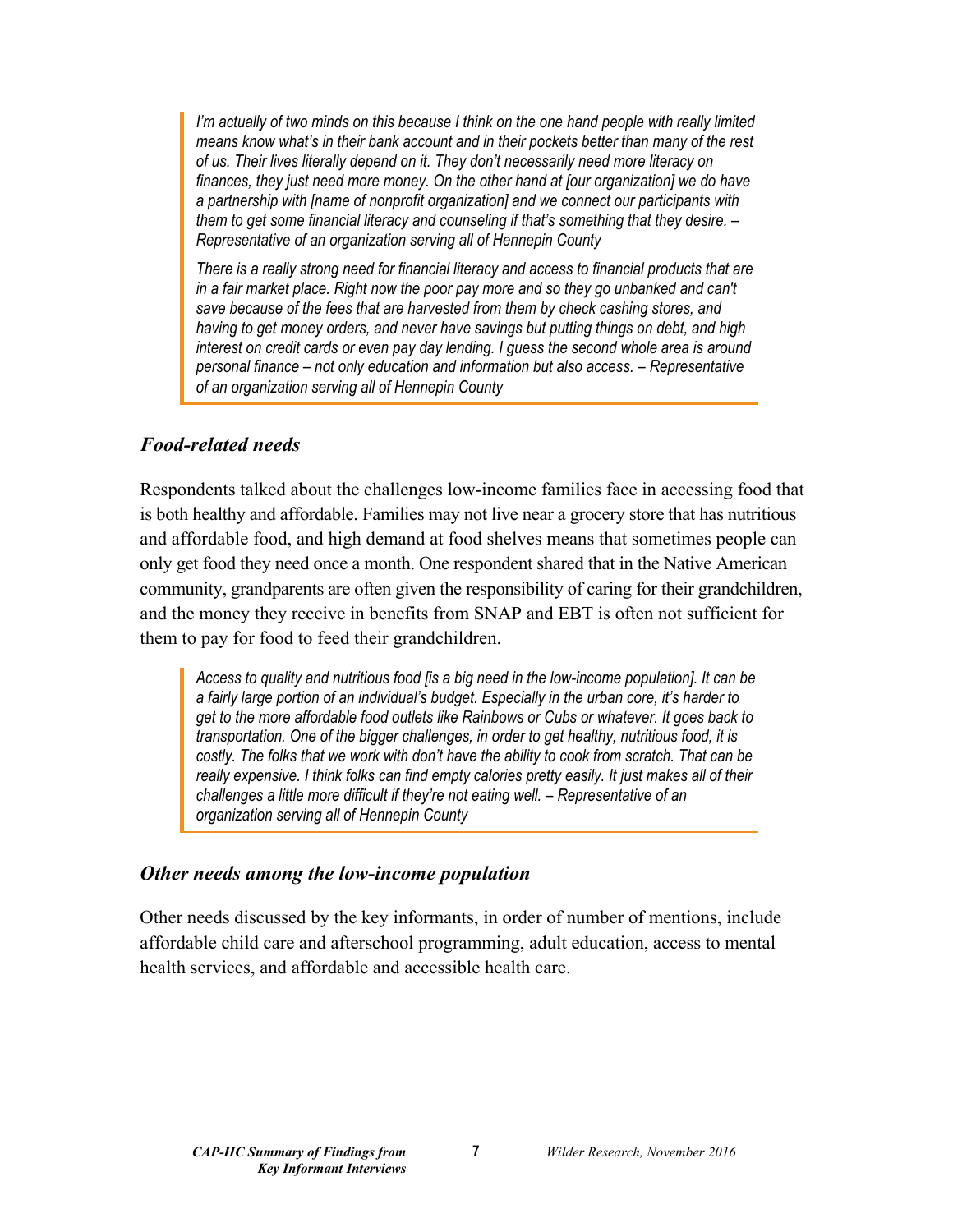# <span id="page-9-0"></span>**Perceived barriers to accessing services**

#### *Limited transportation*

In addition to transportation being a need in and of itself, with regard to getting to employment, housing, education, stores, etc., transportation can also be a barrier to accessing services. Many of the services and resources that people need do exist in Hennepin County. However, getting to these services can be difficult due to a limited public transit system in the suburban areas of Hennepin County and lack of access to vehicles due to issues of affordability.

*There aren't enough transportation options for people to access the services they need. – Representative of an organization serving suburban Hennepin County*

*The University of Minnesota did a good study specific to food, but I think it would apply to other things as well. The first barrier they identified was transportation. If it's a service where you have to physically go somewhere, as most food based ones are, then transportation by far was the number one barrier. – Representative of an organization serving suburban Hennepin County*

*About 85% or even closer to 90% of the folks we serve rely on some sort of personal transportation to get here. Either they have a vehicle of their own or somebody in their household has a vehicle or they have friends or neighbors with a vehicle. That's how they access us. A smaller percentage use public transportation and a very small percentage actually walk here from wherever. So definitely transportation is certainly a large obstacle to access out in our area. I think it's similar for folks in North Minneapolis and South Minneapolis. There's a few more public transportation options, obviously, but it still presents a fair amount of challenge. – Representative of an organization serving suburban Hennepin County*

#### *Complexity of social service system*

Navigating the various social service resources and benefits in Hennepin County can be confusing. Applying for various programs and benefits often requires filling out a significant amount of paperwork and can be intimidating for anyone interested in applying.

*There are technical barriers like in Hennepin County, when you ask refugees, they [will tell you they] really have a tough time navigating the system. – Representative of an organization serving all of Hennepin County*

*I also think that they just need someone to help them traverse the difficult system of accessing public benefits. – Representative of an organization serving all of Hennepin County*

*There's just so many barriers that people are facing, and oftentimes it's a very convoluted system of referrals and applying for assistance. – Representative of an organization serving all of Hennepin County*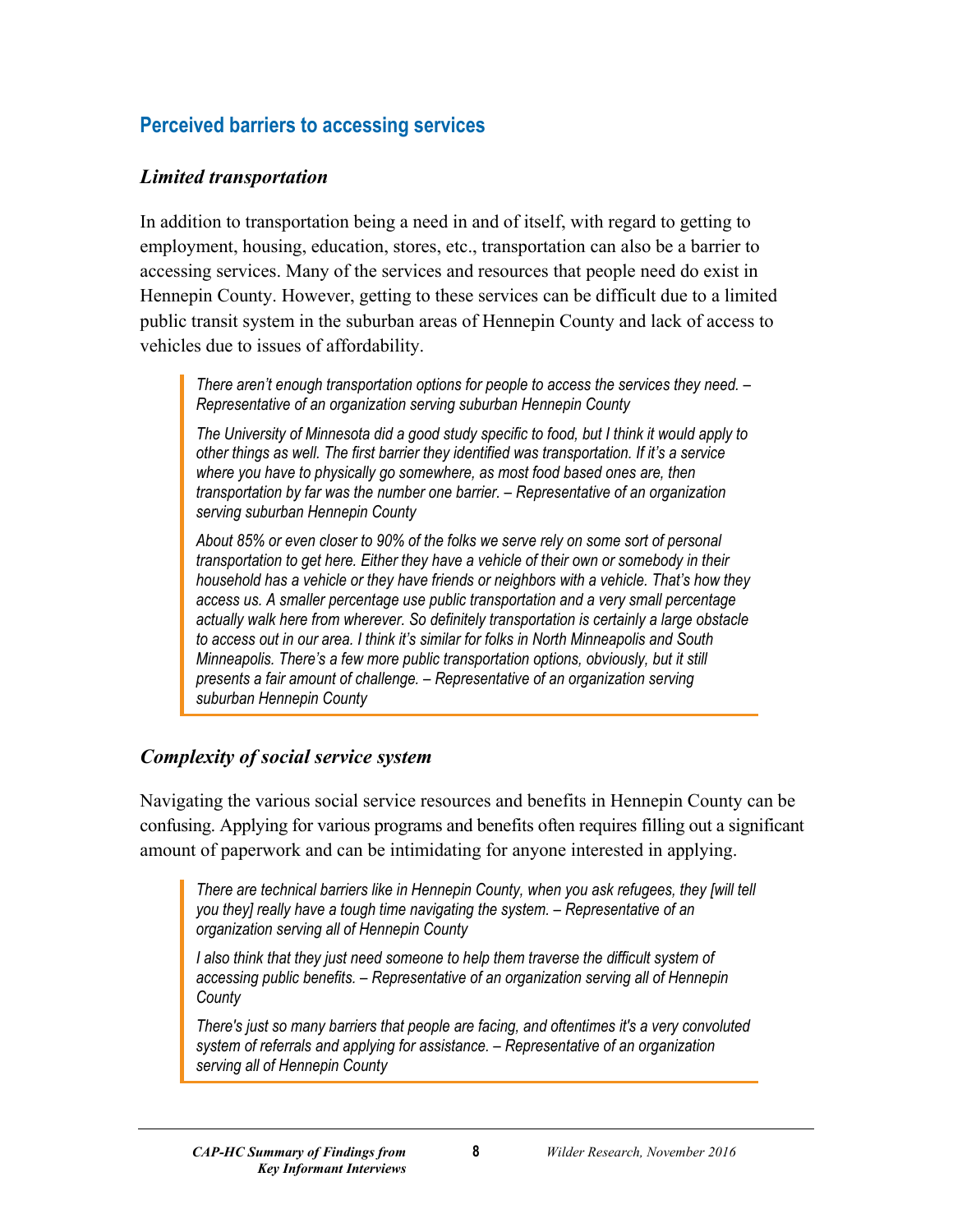Services available to the low-income population were described by those interviewed as segmented and lacking coordination. Respondents felt that the lack of coordination and integration of services makes it very difficult for people to know which services and benefits are available to them, which ones they are eligible for, and how to navigate from one to the other to cover all their needs. Families are being given, as one respondent put it, "the job of managing all their helpers."

We set up a whole series of individualized specific programs so that if it's child care or *housing or income or food stamps or whatever, you have to go through different hoops for all of these things. I don't think that's specific to Hennepin County, I think that's a national thing. But it's something that makes life miserable for people. – Representative of an organization serving suburban Hennepin County*

*In a hospital system there's care coordination, but we don't have that with the services in Hennepin County. There's Bridges to Benefits and other things that kind of tell you whether you qualify for a variety of services, but… And I know that with the purpose of having advocates and navigators and all this stuff, but there's a lot to know. Understanding what all the resources are, what they mean to you, and then how do you stay connected to them. – Representative of an organization serving all of Hennepin County*

*I think that in our community clients get bounced around a lot…I think that can happen to them a fair amount and, of course, that's a very frustrating exercise for them. Often times by the time they call us they're confused about who they're calling. They might be very frustrated because they've tried so many places to get help. – Representative of an organization serving all of Hennepin County*

Taking advantage of the services available can take a lot of time due to wait times and the need to travel to various locations to sign up for the services and benefits required to address the multiple needs that exist in the low-income population.

*I just reflect on my own life and how little tolerance I have for spending my precious time on paperwork, and how privileged I am that I can get things done pretty quickly with a minimal amount of that. Then I think of people living in poverty, and we act as if their time means nothing. – Representative of an organization serving the city of Minneapolis*

Many low-income families experience chronic trauma and mental health issues that impact their ability to navigate and engage in an overwhelmingly complicated service system.

*I would say chronic trauma [is a barrier to accessing services]. It potentially affects the way people perceive each and every situation. So some organization may think it's fulfilling a service, doing it in a way that adds to the stress in terms to having so many steps to arrange something, or we might think, those of us that live in a stable, settled life that a rational person would choose one kind of decision because it's in their best interest. But if you're traumatized and your environment is one where your neighborhood feels unsafe, you're making completely different decisions that are also valid through your frame, but don't make you look like a compliant client. – Representative of an organization serving the city of Minneapolis*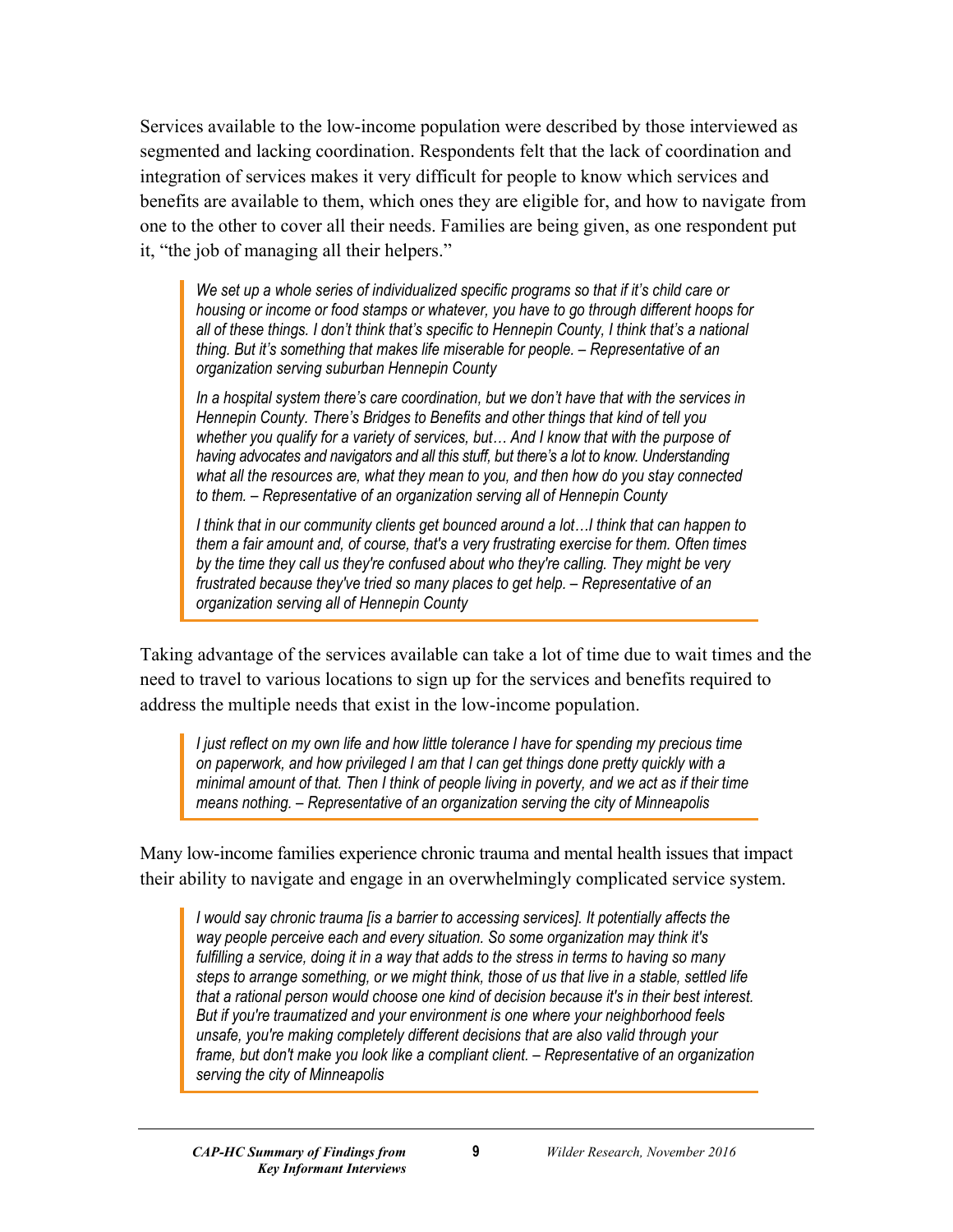*Individuals need to be stabilized before you give them more sophisticated things on to put on their plate. It's really hard to go stand in line and get to the building to get your driver's license if you are struggling in poverty, struggling with addictions, struggling with child care, struggling with mental health disorders and have no way to address those, no way to get to treatment. – Representative of an organization serving all of Hennepin County*

#### *Lack of knowledge or awareness about services available*

Many people are not knowledgeable about the various services and benefits available to them. Learning about the services and benefits available can be particularly challenging for families in crisis.

*People don't know what services are available. I know they are going to be opening this a new service center on [name of Street in South Minneapolis], not too far from where [our organization] is. That's good. I don't think people know or even are aware of what's out there as a possibility. From getting SNAP to assistance for caring for an elderly person in their household. People just don't know what's available from the County. That's probably the biggest one. – Representative of an organization serving all of Hennepin County*

*Very often families living in stressful situations don't have a working knowledge of how to navigate resources in the community. – Representative of an organization serving suburban Hennepin County*

Immigrants and refugee families face extraordinary challenges to navigating the social service system in Hennepin County due to a limited understanding of how it operates and, for those who are undocumented immigrants, fear of being deported. Immigrants and refugees, in particular English language learners and undocumented immigrants, were most frequently mentioned by respondents as subgroups that are underserved by existing programs and services. Other subgroups that were mentioned as underserved by one or more respondents included seniors, homeless youth, GLBT youth, African American and American Indian communities, and people with disabilities.

*I think there are a lot of households who are either immigrant families or refugees, those who are not native to the U.S., who just don't know how to navigate the system. I think that's where the fear comes in. There are afraid of their name getting on a federal list if they are undocumented, or they're just not used to having these kinds of services available to them so they just tend to work things through as a community. – Representative of an organization serving suburban Hennepin County*

*I know for us there are different programs that Latino families who may be undocumented do not have access to. I would also say, for example, in our preschools we have services for Hmong families and because of their cultural, family structure, they are not eligible for the subsidies for child care, even though they are living in poverty, because they are living in multi-generational families…Figuring out different service delivery strategies that meet the needs of [people from different cultural backgrounds] is an issue that this community should be taking on. – Representative of an organization serving all of Hennepin County*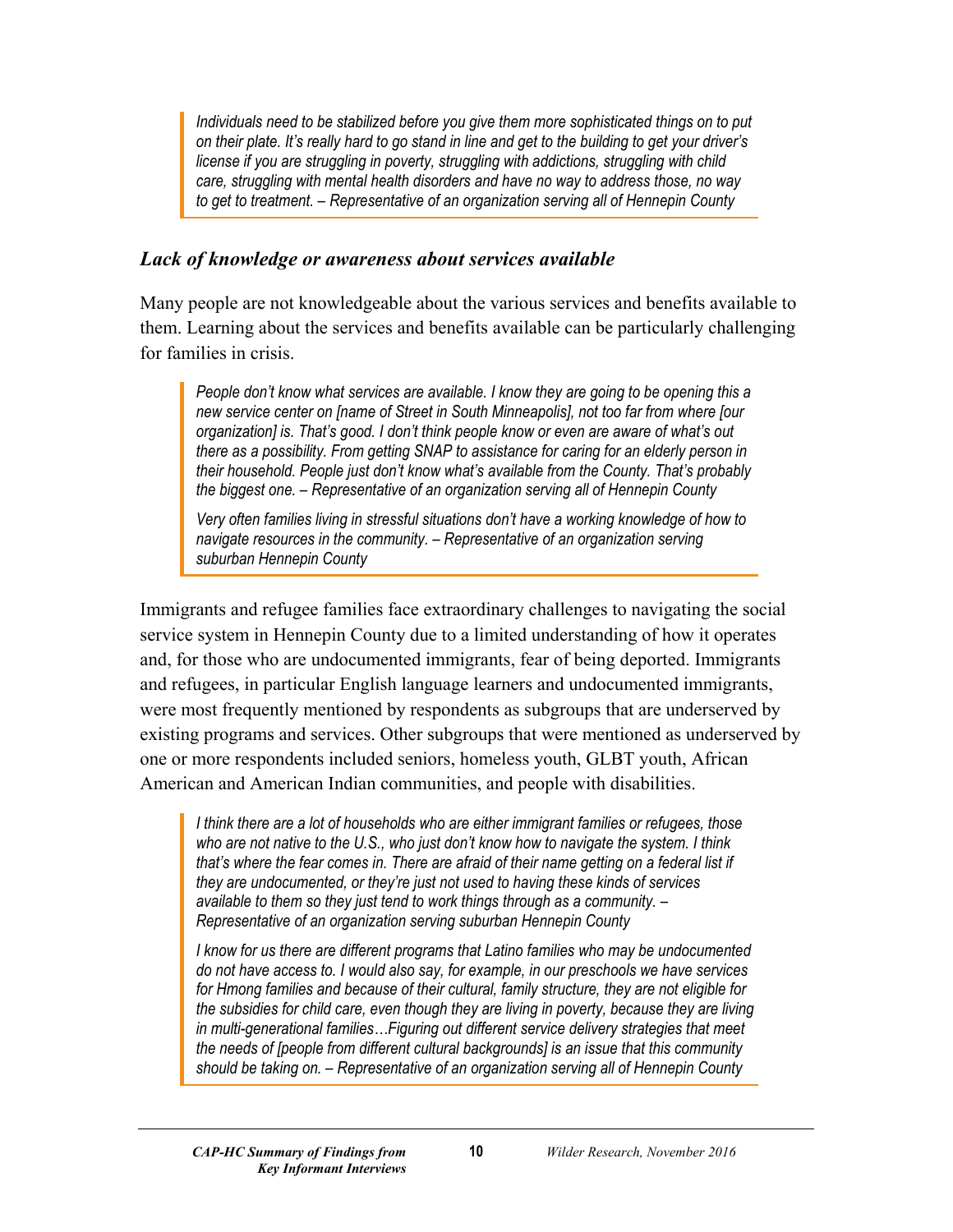*There may be some families living in Hennepin County that are not documented so they're not connected to resources or they may have family members that are not documented so they don't go after resources that could be really beneficial to them because they're afraid. And we have some families that are completely documented and yet the fear of something going wrong with their status impedes them from connecting to services that would be beneficial to them or their family. – Representative of an organization serving all of Hennepin County*

Additional barriers mentioned by respondents that make it difficult for people living in poverty to access services include lack of child care, shame, discrimination or cultural bias, and lack of health insurance.

# <span id="page-12-0"></span>**Changing needs of the low-income population**

#### *Growth in aging population and the unique needs of Baby Boomers*

Respondents recognized changing needs due to an imminent shift in the low-income population (and the population overall) as the Baby Boomer generation ages. The change will require agencies and organizations to ensure their programs and services are addressing the shifting needs of the aging segment of the low-income community.

*I think that there will be an increased need for senior services just because the Boomers are, like myself, hitting retirement age and they need access to more services if they're living on a fixed income. – Representative of an organization serving all of Hennepin County*

*We will see a real [need for services for] people who are aging in place and doing so on fixed incomes. We work with about 650 older adults who are between the age of 80 and 100+, and many of them are either out-living their resources or living at or near the Medicaid eligibility level. If they're not eligible for waivers, they're living on a very thin line. I think that that's going to be a growing population. It's going to be a growing stress to communities as they age. – Representative of an organization serving the city of Minneapolis*

### *Changing ethnic, racial, and cultural diversity*

Organizations and agencies may be challenged in the next 5-10 years to meet the needs of an increasingly racially, ethnically, and culturally diverse low-income population.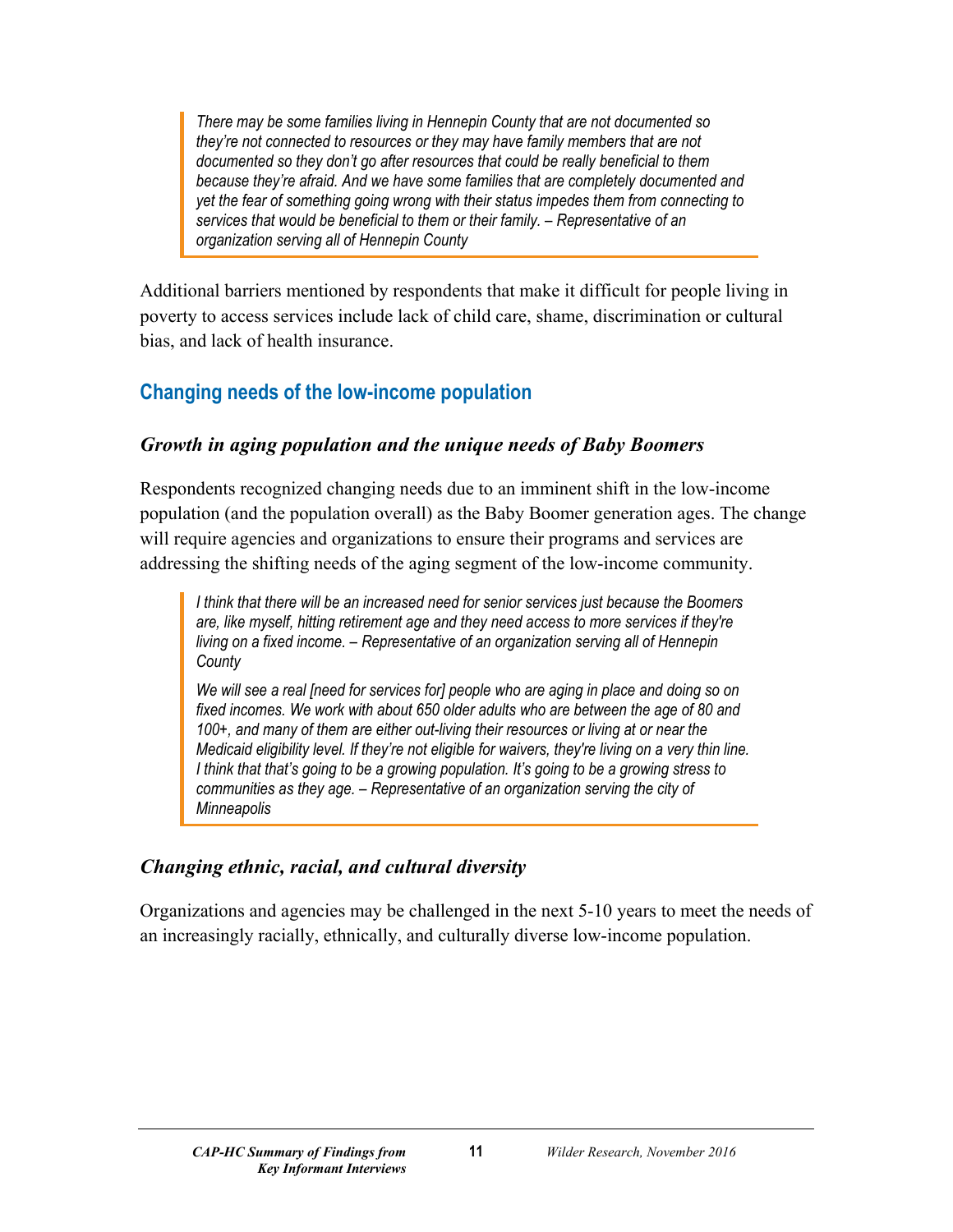*I would think we will continue to see that the immigrant population in our area is going to stay high or perhaps expand. Just knowing what we need to do to effectively integrate new populations into our community is a major concern. A lot of the strengths of the suburbs has been that sense of community that people can feel because people are not in a big city. But if it's a new population, then they can often struggle to get integrated into the full life of the community and that means you lose out on possible support networks, you lose out on information, you lose out on opportunity. So how we effectively respond or change these institutions so that they are welcoming to new populations I think is a significant challenge. – Representative of an organization serving suburban Hennepin County*

#### *Needs will stay consistent*

Several respondents felt that the needs of the low-income population have remained consistent over time and will not change over the next 5-10 years.

*It might change a little bit but I think it will still remain. The need will always be there. – Representative of an organization serving all of Hennepin County*

*[Needs won't change] unless things get drastically better or worse. If everyone were able to get educational attainment and wonderful, well-paying jobs, and quality housing in neighborhoods that were healthy and safe…. I don't foresee that 5 to 10 years is enough time to address all the inequity that we have in Hennepin County or disparities…. We have a lot of things that are impacting families that keep them where they are. The systems are not aligned to fast track people out of poverty. – Representative of an organization serving all of Hennepin County*

# <span id="page-13-0"></span>**Challenges to meeting the needs of the low-income population**

#### *Limited funding and resources*

Many respondents talked about the challenge of organizations not having adequate resources or capacity to meet the needs of the communities they serve. Social service organizations are often competing for the same grants or government funding streams to fund their work. One respondent elaborated that the challenge is not only to get funding for programming, but also determining how to use limited funds most effectively.

*When you look at these big issues like housing, transportation, child care, these are very costly transformations that are needed to catch low-income people up with a real opportunity for change. They demand both public and private investment. Just to give you an idea, if there was a national investment in families like there was when the GIs came back from the second world war, where there was money for education and training or there was money to help them buy a house, where there were opportunities for families to get some legs under them and child care, those aren't there now… Those are big complicated issues and we need this country to begin to say we need to invest in families and kids again and find some creative ways to do that. At federal, state, and local levels. – Representative of an organization serving suburban Hennepin County*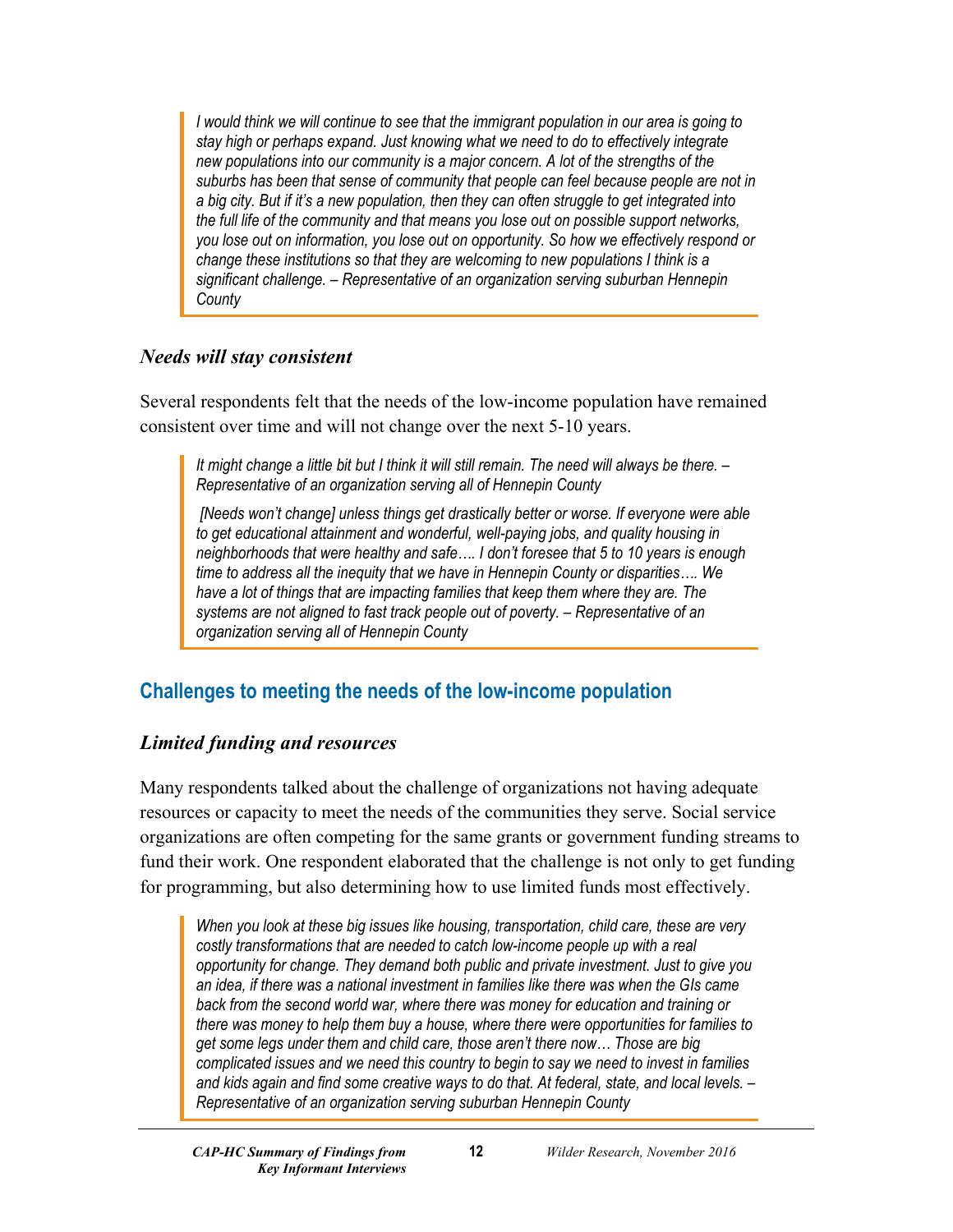*Usually [what organizations need most is] money to staff up, money to innovate, money to build capacity to address these issues more effectively. It's about working and leveraging community resources more effectively. That takes time, innovation, and staff to build that kind of capacity. – Representative of an organization serving suburban Hennepin County*

#### *Collaboration between social service organizations*

**Finding ways to work together to avoid duplicating services and to maximize the impact of services can be difficult.** Most organizations have an area of expertise and find themselves "siloed" and lacking sufficient knowledge about what other organizations in their area provide for the population they serve.

*I think collaboration is a barrier. Organizations don't mind referring people to each other, but finding ways to work together and having a common mission is pretty nonexistent. I think everyone pretty much admits it would be great if we collaborated, but it's such hard work that very few of us do that. I think it's something within an organization that we would like to do better. That collaboration between organizations and even wider than just nonprofits – collaboration within local communities, congregations, faith communities, businesses. – Representative of an organization serving suburban Hennepin County*

*I think making sure that there are strong partnerships around the program. Perhaps looking at how do you properly refer, or how do you help impact when you have just a slice of what a family needs? – Representative of an organization serving the city of Minneapolis*

*I think a challenge that we all face is that we all need to work together in greater partnership so that we're not delivering these services piecemeal. – Representative of an organization serving all of Hennepin County*

# *Language and literacy challenges*

**For people who are low-income and do not speak English or have limited English proficiency it can be challenging to communicate their needs and to also understand what services are available to them.** Low literacy also makes is difficult for people to navigate social service systems and, in some communities, a large portion of the elderly population do not read or write in English or their first language.

Language barriers are there. Figuring out how to navigate school systems when you don't *understand the language, or navigate a community or workforce when language is a barrier is certainly [a barrier]. – Representative of an organization serving suburban Hennepin County*

### *Improving cultural competence*

**Shifting demographics may increase the demand for services in multiple languages, the need for increased ethnic, racial, and language diversity among staff in social**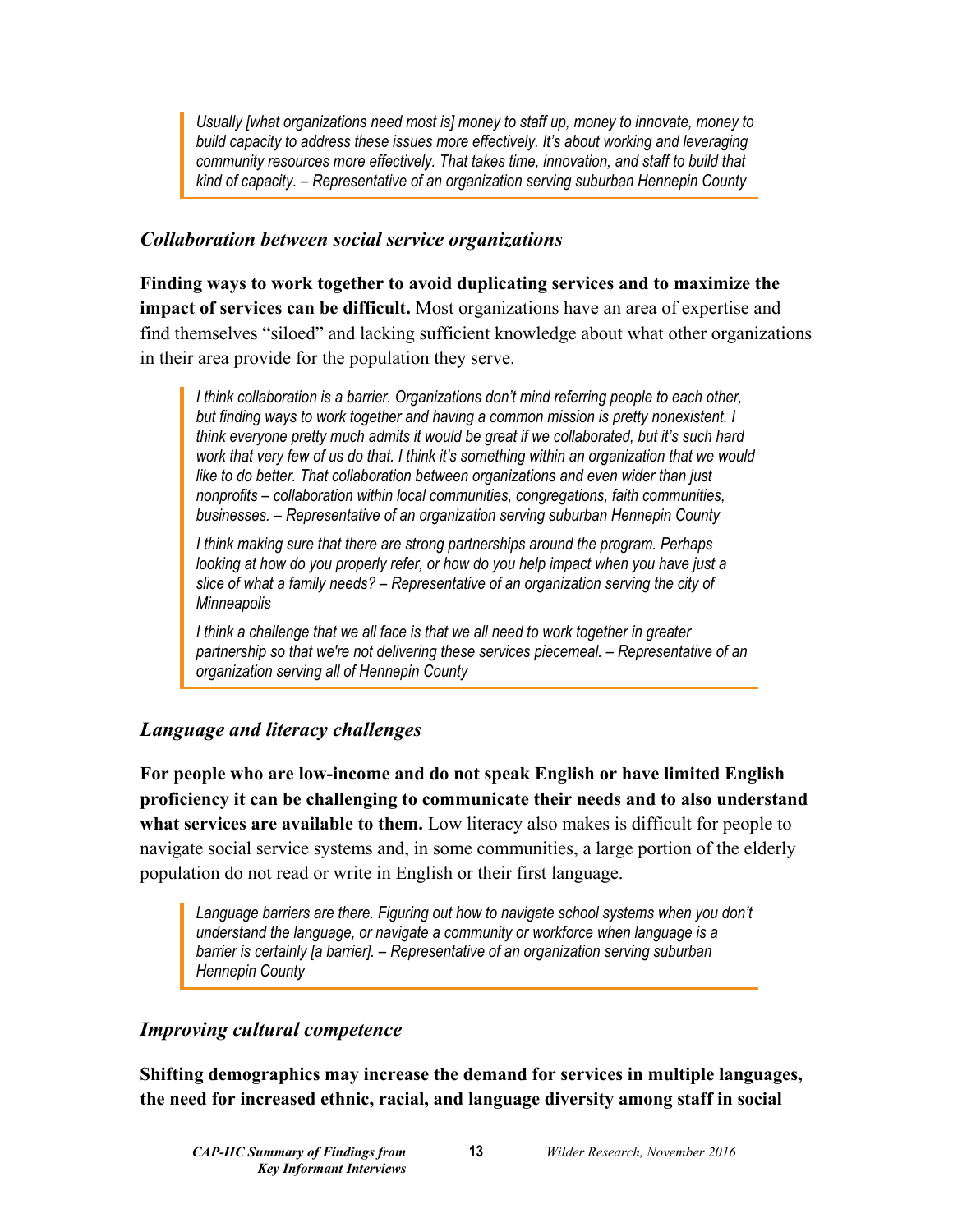**services**, and may require agencies and organizations to look critically at the services being provided to make sure they are culturally relevant and meet the needs of people from a wide variety of cultures and backgrounds.

*Many times when they [large institutions] address the issues, it doesn't fit us [my cultural community]. We talk about so many things at the Capitol, but these things are not related to us, related to what we need. Because we don't have anybody to speak on behalf of us, so we have to "go as the crowd goes." – Representative of an organization serving all of Hennepin County*

#### *Achieving authentic community engagement*

According to several respondents, the most effective way to understand the needs of a community is to engage that community in dialogue and to build rapport and trust among individuals. Some respondents talked about partnering with organizations that serve the community already, working at a grassroots level, and respecting community members as having knowledge about what their needs are and what the solutions may be to meeting those needs.

*In the past couple of years, what we found is, it's much more important to connect directly with low-income renters that speak Spanish or Somali and work on grassroots level with households. Often times, there's a lot of folks living in a particular building or particular community. We found that to be one of the primary methods of connecting to those communities… Just making sure that you're working with organizations that serve in particular communities, language and culturally-based organizations. – Representative of an organization serving all of Hennepin County*

*They should speak to the community, because sometimes people assume what works or*  what the priority is for the community. They should engage the community in finding out, if *possible, to find out what services are needed. What service would be a priority for them? Then, work with the community to design a service that would be culturally specific to them. – Representative of an organization serving suburban Hennepin County*

*I think over the years we've learned, you get these organizations to pull a small focus group together for some purpose or reason and then you have an outsider come in and they'll sit and have their questions interpreted and then they leave. It's like the people of the community, "Okay, so what's in it for us? We're just taking the time and giving you information. What ultimately are we going to get out of this?" – Representative of an organization serving all of Hennepin County*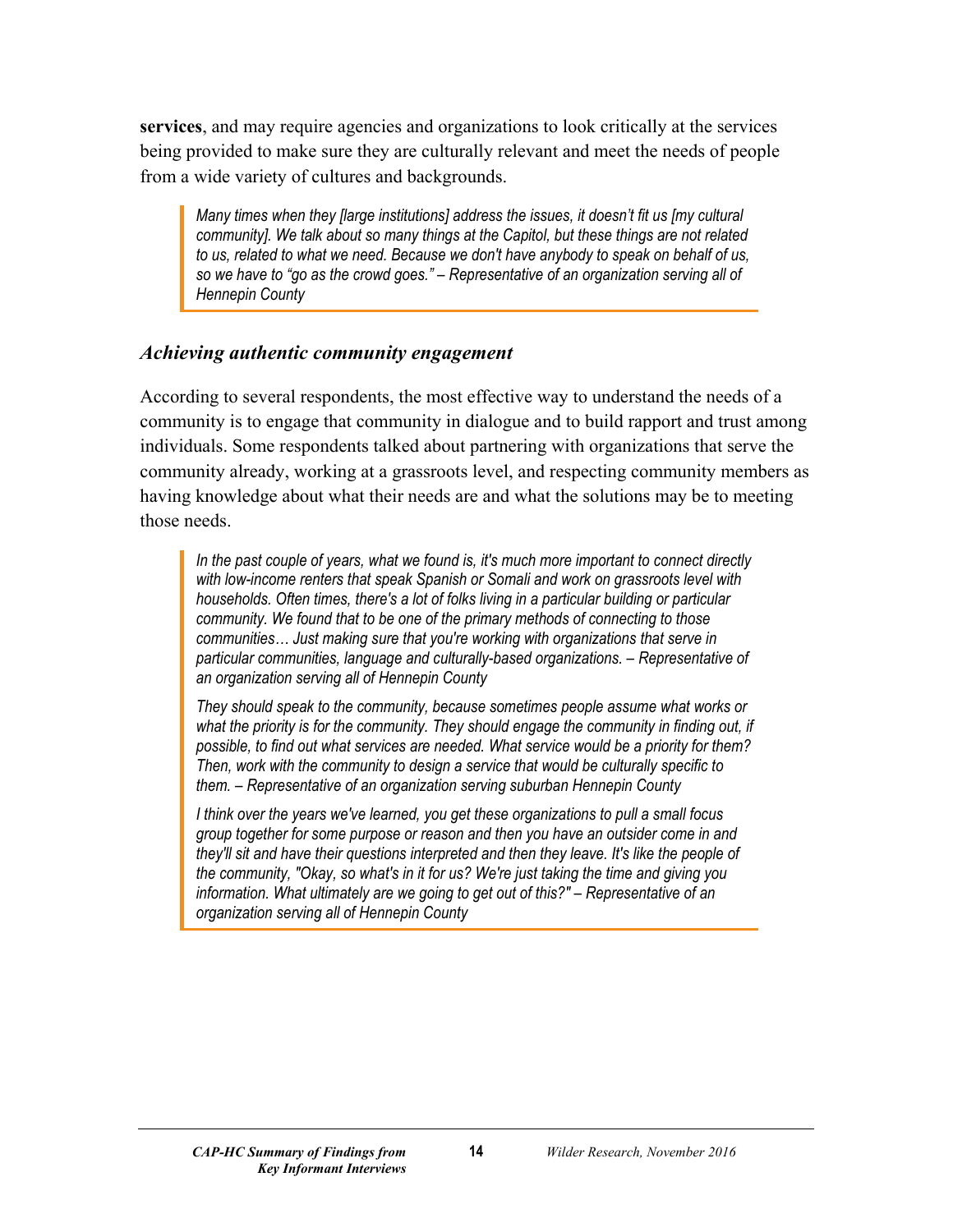# <span id="page-16-0"></span>**What organizations and agencies are doing well to serve the low-income population and what could be improved**

# *Effectiveness rating*

The vast majority of respondents rated organizations and agencies serving low-income people in Hennepin County at a 3 on a scale of 1-5 in terms of effectiveness. This collective rating implies that there is room for improvement for how services could more effectively meet the needs of the low-income population. Some respondents said that there are a lot of crisis services available in Hennepin County, but that organizations struggle to address the root causes of poverty.

*I think we do all we can, but I think we are largely based on systems that were set up from long, long ago. We haven't gone through the renovation to keep up with what people truly need. We are existing on systems that are really having a hard time keeping up with not just with what people's real needs are but what their real deeper needs are. – Representative of an organization serving suburban Hennepin County*

*I'm torn because I think that the agencies are all working very hard, but I don't know that we are upstream enough to make the changes that need to happen. A lot of us are focused ... You know the story of the downstream? Down there they're pulling people up, but nobody goes upstream to see what's pushing them in. As more and more people are going to move into poverty and need services, we're going to keep putting in more and more dollars downstream, and we're not going upstream enough to try to figure out how to stop the poverty in the first place. – Representative of an organization serving suburban Hennepin County*

# *Collaboration and partnership*

Although many respondents described collaborating and partnering with other organizations as a challenge, several respondents felt it was also something that organizations are doing well. Some benefits to collaborating include the development of hubs, where people can get the resources they need more easily, and the sharing of best practices.

*I think that what the County agencies are doing well is increasing accessibility through networking. You might have to make several calls before you find the agency that can assist you, but it used to be you used to have to make several stops. That would be impacted by your ability to get transportation. It also used to be there was less of a network of folks. There is much more willingness to connect people and it's easier. Some of that has been advanced by technology. But also I think, in general, agencies are seeing themselves more in partnership with other agencies and government entities. – Representative of an organization serving suburban Hennepin County*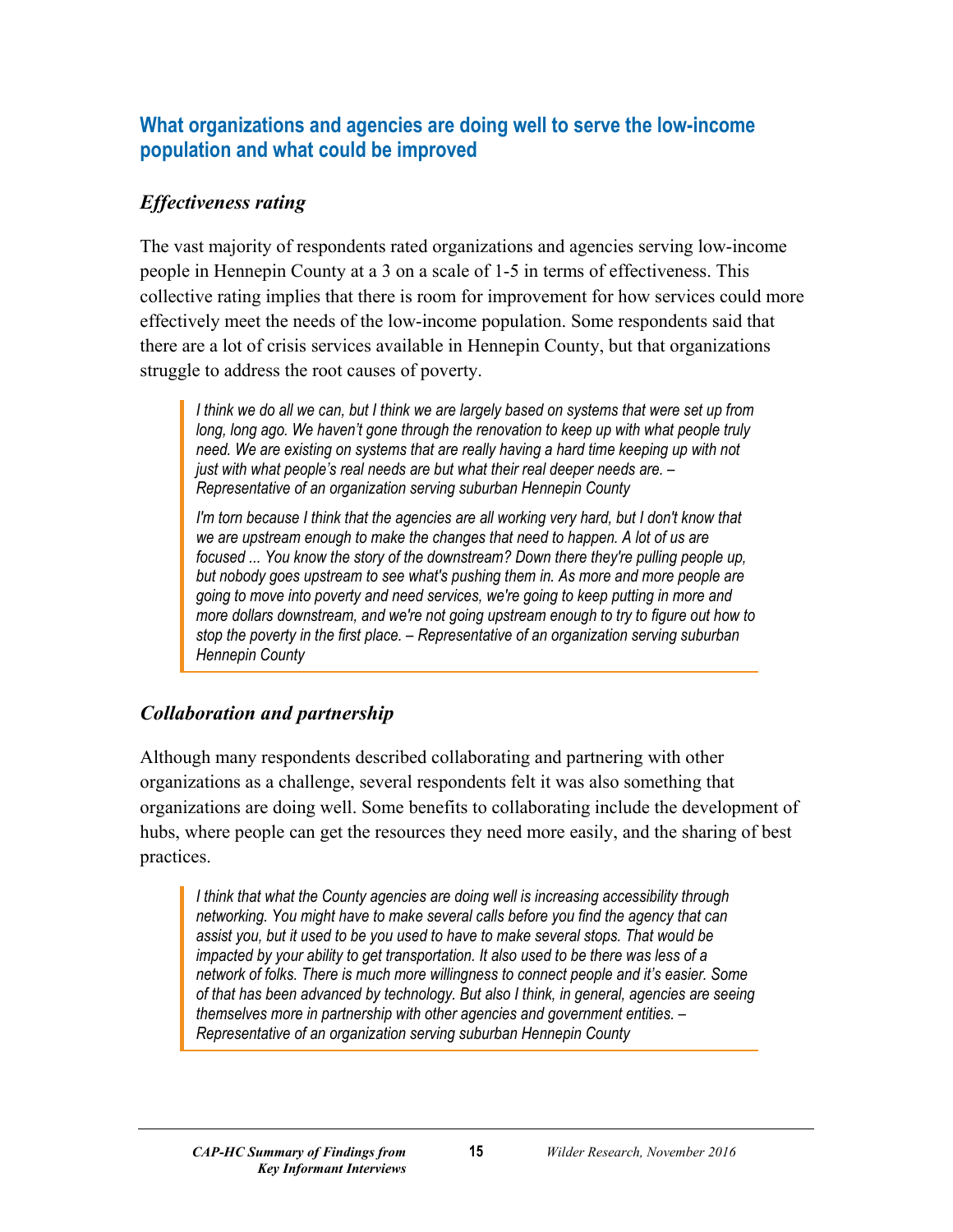I think they're partnering with government in a new way, which I think is important. *Recognizing that state and federal programs can't answer all the needs so they're identifying niches and gaps and plugging into those. I think that there are some very creative community-based organizations to serve new residents that have come a long way and they have some growing pains, but that's to be expected. I think that they've done a lot of valuable outreach and collaborative work with schools, which I think is a really good idea. – Representative of an organization serving all of Hennepin County*

*I think the County creating hubs and partnering with other agencies has been very beneficial. We need to see more of that partnership. I think social service agencies in Hennepin County do a good job of working together and sharing best practices. – Representative of an organization serving suburban Hennepin County*

# <span id="page-17-0"></span>**Services needed**

Respondents were asked what services and programs are needed to better serve the lowincome population in Hennepin County. Key themes that arose mirror the top needs described previously: **housing, employment, and transportation services** were the top three service types listed by respondents. Other responses varied greatly across interviews. These are recommended services for the community, however, these are not necessarily services CAP-HC will be providing. Some examples from individual respondents include:

- Services for people with criminal records
- Services that provide one-on-one help for individuals
- Development of personal relationships across organizations for better communication
- Comprehensive mental health services for children and adults
- Resources for community organizing
- Respite services
- Services that help form social connectedness and facilitate relationships amongst clients so that they can form their own web of support
- Services that address racial discrimination and racial disparities
- Promoting, publicizing, and doing outreach about existing services
- Education-related services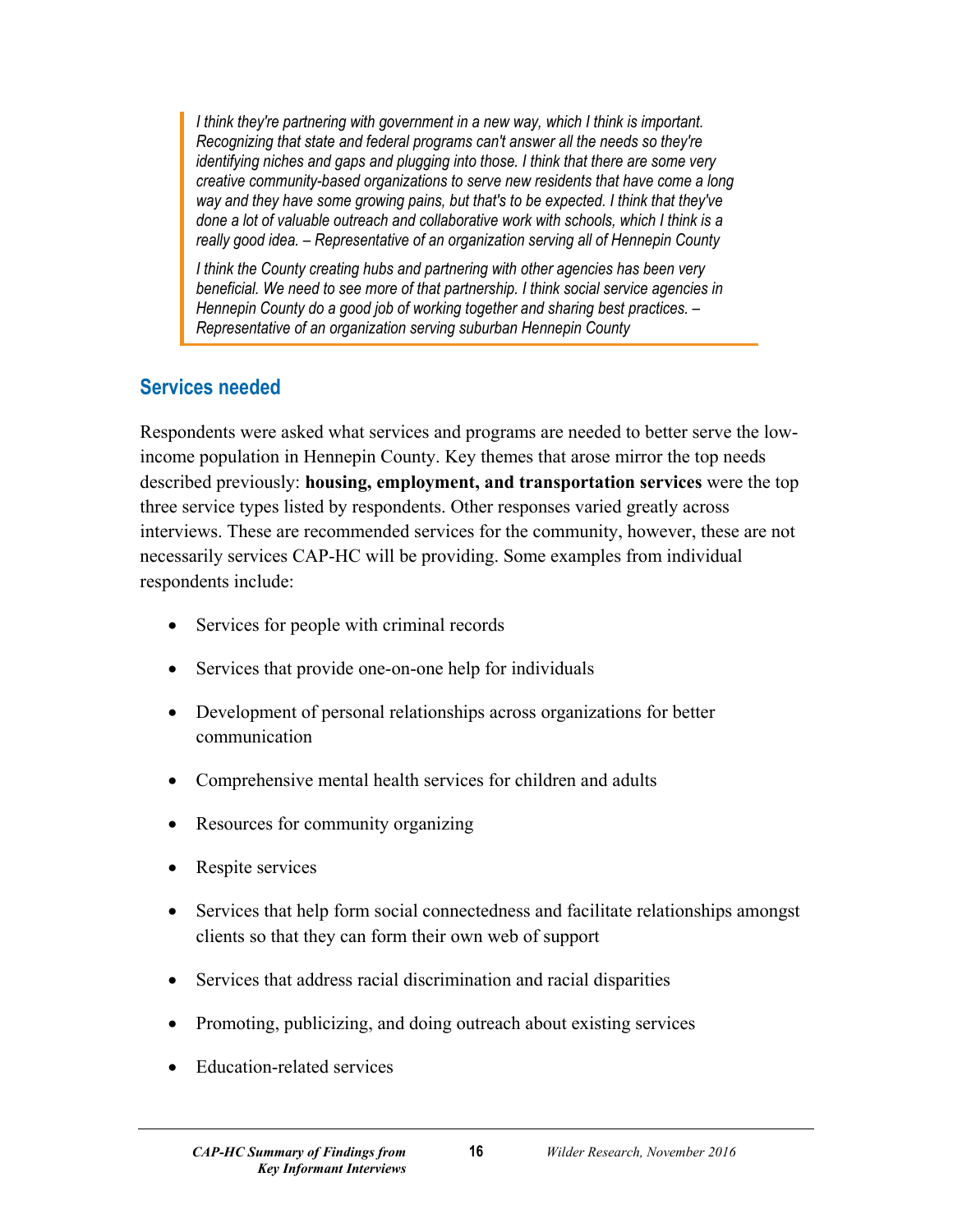• A single-payer health care system

# <span id="page-18-0"></span>**Recommendations for expansion to Minneapolis**

#### *Develop partnerships and engage with community residents and leaders*

**Respondents said overwhelmingly that CAP-HC should, 1) learn about what organizations are already doing in Minneapolis to serve the low-income population, 2) share information about programs and services CAP-HC offers, and 3) build mutually beneficial partnerships with other organizations serving Minneapolis.** Other suggestions included CAP-HC acting as a convener, by bringing organizations and community leaders together to talk about needs and how to address them, and connecting with neighborhood associations in Minneapolis.

*I think that they should do exactly what you're doing. A lot of talking to people who currently work in the city of Minneapolis who have a better beat on exactly what's going on. I think that they shouldn't come in and try and replace anybody who's currently providing service, but instead enhance it. Maybe form partnerships with existing social service agencies [so] that they can increase their outreach. I think that they should hold community events and be in the community and have people know them and recognize them, and I think that they should really benefit from the knowledge of the people who live there. – Representative of an organization serving all of Hennepin County*

*Well, one of the things that we find at [where I work] is that community engagement is valuable, and important. We have been intentional about distinguishing community engagement from just community outreach, or community information giving. Really this needs assessment you are doing, if you're talking with agencies, I think CAP-HC needs to go deeper, and they need to talk to community groups. Go to faith communities, go to PTA meetings, or whatever we call them now in the school. Really hear from the people that they intend to serve. – Representative of an organization serving all of Hennepin County*

One respondent stressed that it is important for CAP-HC to understand the unique needs of Minneapolis residents and also mentioned that it will be important for CAP-HC to understand the differences in how local agencies operate differently, e.g., Hennepin County versus City of Minneapolis.

*They'll have to show that they have as much as a commitment to the city of Minneapolis as they do the entire Hennepin County area. I think that that's going to be a struggle, but I think that they can do it. – Representative of an organization serving all of Hennepin County*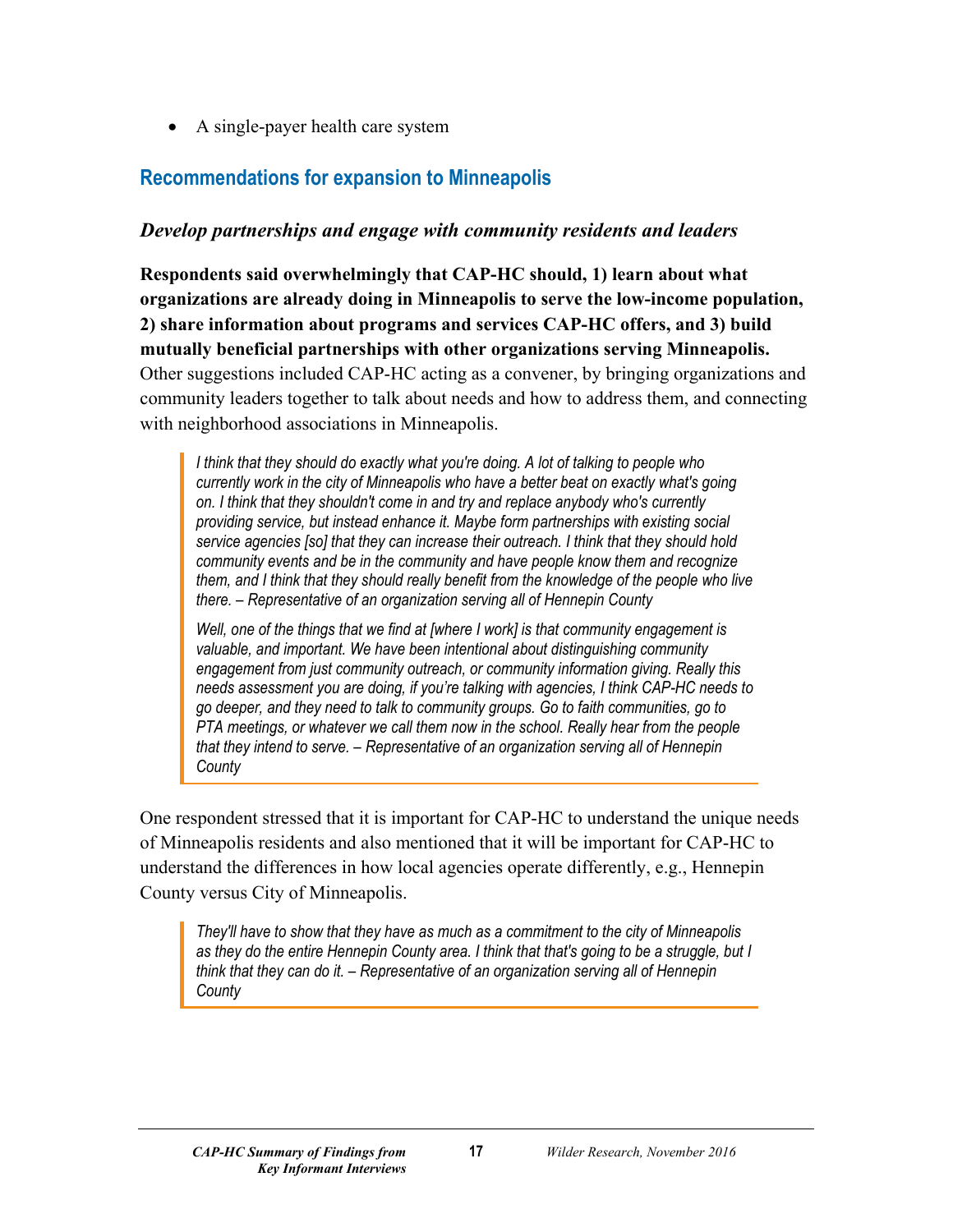# <span id="page-19-0"></span>**Current and future partnerships and collaboration**

Of respondents who had a previous organizational partnership with CAP-HC (12 respondents), the majority gave their partnership with CAP-HC a rating of 4 or 5 on a scale of 1-5 in terms of effectiveness of the partnership, with 5 being "very effective." Every respondent that has a current or had a past partnership with CAP-HC said that the partnership was helpful to their clients or organization.

*I* really like CAP-HC's approach. They go to the community and ask us what is working *and what is not working, and they apply that. …They have taken our ideas and really tried to implement them. We need more organizations like them. They are community-oriented. Their services are based on the needs available. They changed their policies and services according to the needs in the community. – Representative of an organization serving all of Hennepin County*

Several respondents said that it has been beneficial to know people at CAP-HC because they can call someone directly when they need to get information about a service or program at CAP-HC. Additionally, they know who they are sending their clients to instead of directing them to a general number.

*It streamlines things for both the clients and for me, so to be able to go directly to one person and find out what's going is very helpful to be able to communicate with them what we're working with the client on and get them some assistance. – Representative of an organization serving suburban Hennepin County*

*It works well because then somebody sees a face. I think having that relationship to be able to pick up the phone and call a few of their staff people to connect them directly to them. It's great having that relationship-building between them and not just randomly sending a family who's in crisis, or whatever it might be, off to who knows where. They're good at getting out there and making sure that people know. – Representative of an organization serving suburban Hennepin County*

### <span id="page-19-1"></span>**Impressions of CAP-HC**

Overall impressions of CAP-HC are very positive. However, a few respondents had negative impressions due to CAP-HC's "bureaucratic feel," insufficient communication about the services they provide. Some respondents said CAP-HC should make more of an effort to reach out to other organizations doing similar work in the low-income community.

*We run into times when the bureaucratic feel of the organization gets in the way, and some of the same issues that we run into with the County we sometimes feel at smaller scales with CAP-HC. The staff turnover or reaching the right person for the right thing or the people being effective in the role that they are at, especially at the lower levels. We run into some of those issues. – Representative of an organization serving suburban Hennepin County*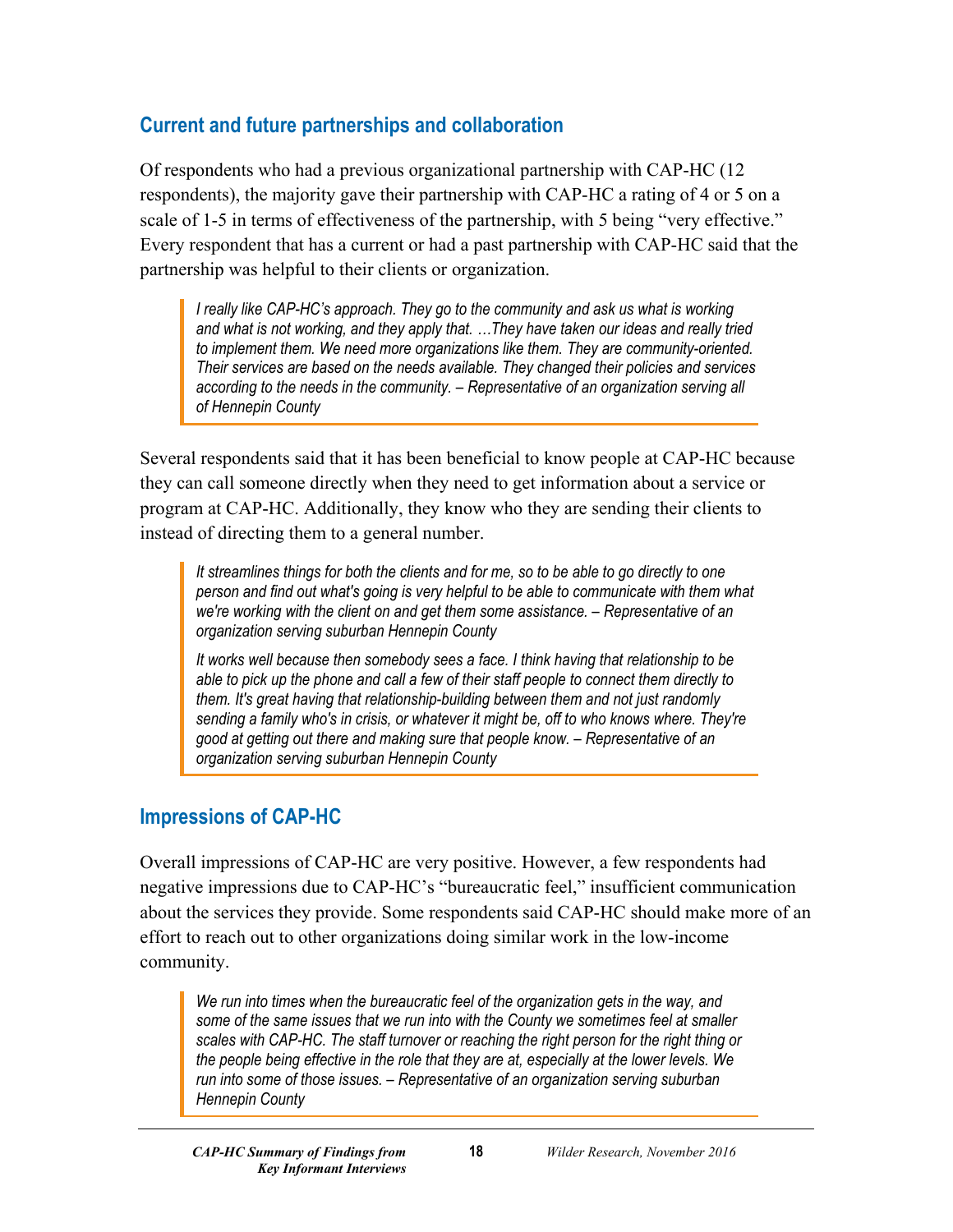*When Minneapolis used to hold the grant for energy assistance, before CAP-HC absorbed that allocation, they used to lead the community leader's roundtable and it was a variety of social service agencies that all got together on a regular basis to really kind of explore how to best partner. It was intentional time and effort into community building amongst organizations really working together. I haven't seen quite that same level of intentionality or relationship; not to say that it's not there among some people, I just haven't noticed it as much although they are still working with us. – Representative of an organization serving all of Hennepin County*

The majority of comments about CAP-HC were complimentary. Respondents said that CAP-HC knows how to work closely with the community, can be flexible with their services depending on what the needs are, and uses their resources wisely. Some respondents mentioned that people in their organizations may not have had a good impression of CAP-HC in the past, but that that has changed over the last several years. Several respondents have a desire to learn more about CAP-HC.

*What I saw 5 years ago when I came in [was that] CAP-HC was known to be an organization that had a lot of potential, but really wasn't doing nearly as much in our community. In the last 2 or 3 years we started to see a lot of change where they are starting to do a number of other things in the community that we really found to be helpful and good signs that they are turning things around and becoming much more proactive and connected in the community. They are doing more of the things that we really feel are going to be helpful for families. – Representative of an organization serving suburban Hennepin County*

*I think they're very committed. I think they're knowledgeable. They certainly care. – Representative of an organization serving suburban Hennepin County*

*I thought the CAP-HC in St. Louis Park had done a fabulous job. I thought they were squeaky clean with their audits. They were very fair. They were 90-100% as far as using up all their money efficiently and correctly. I would highly rate them. They do a fine job with the budget that they have to work with. – Representative of an organization serving all of Hennepin County*

*Overall, I'm impressed by their involvement of low-income consumers into the feedback about the services. I'm impressed they have a multicultural, multilingual staff. They've really paid attention to that and not just wished for it, but made it happen. I think internally they're pretty good about referring to different places. – Representative of an organization serving all of Hennepin County*

*As I've said before, they are great about partnering with agencies in the community, so we appreciate that. They have been pretty easy to work with and give feedback to. We like that they come out to the agency and are helping our clients and working with us so that we can better serve them. – Representative of an organization serving suburban Hennepin County*

*I have to say that I think they do a good job of providing a lot of those holistic services. It does seem like they provide a lot of wrap-around services to help people. However, I don't have a real deep working knowledge of them, but that is my impression of the services that they provide, and that it's very positive. – Representative of an organization serving all of Hennepin County*